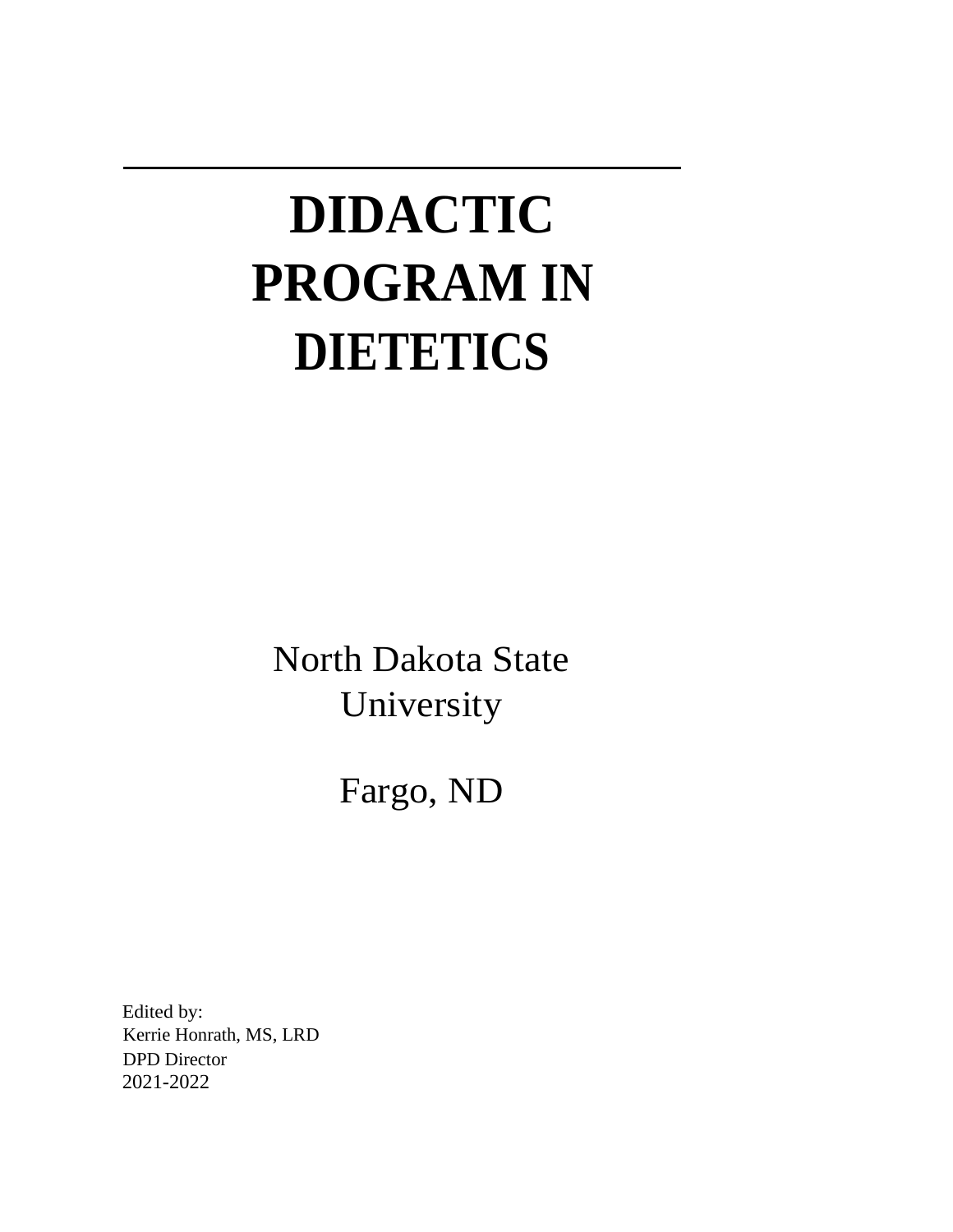# **Table of Contents**

| Directions for Internships Participating in Centralized Application System (DICAS) |  |
|------------------------------------------------------------------------------------|--|
|                                                                                    |  |
|                                                                                    |  |
|                                                                                    |  |
|                                                                                    |  |
|                                                                                    |  |
|                                                                                    |  |
|                                                                                    |  |
|                                                                                    |  |
|                                                                                    |  |
|                                                                                    |  |
|                                                                                    |  |
|                                                                                    |  |
|                                                                                    |  |
|                                                                                    |  |
|                                                                                    |  |
|                                                                                    |  |
|                                                                                    |  |
|                                                                                    |  |
|                                                                                    |  |
|                                                                                    |  |
|                                                                                    |  |
|                                                                                    |  |
|                                                                                    |  |
|                                                                                    |  |
|                                                                                    |  |
|                                                                                    |  |
|                                                                                    |  |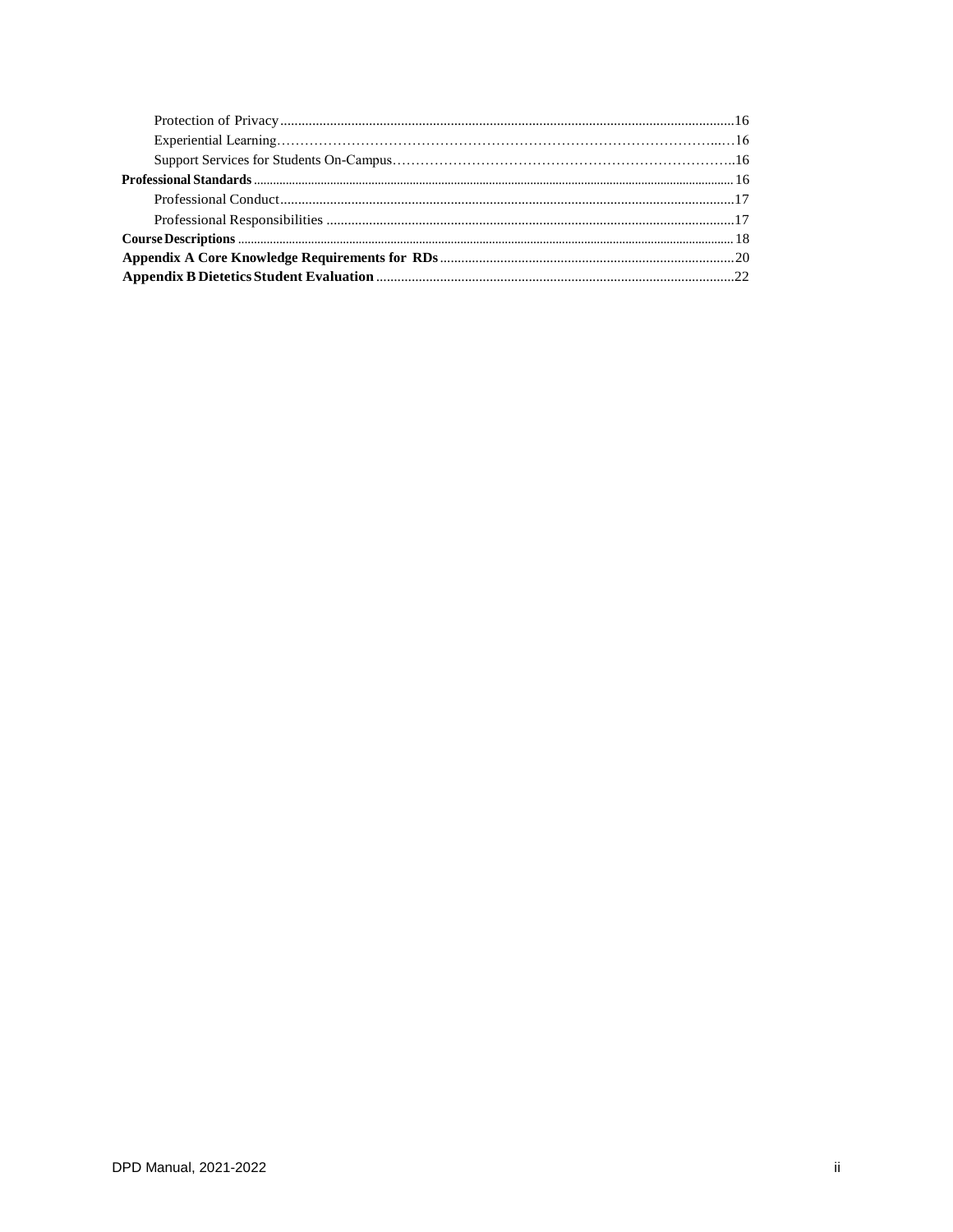# **Become a Registered Dietitian or Registered Dietitian Nutritionist, the Food and Nutrition Expert?**

Source: [http://www.eatright.org](http://www.eatright.org/)

# **Educational and Professional Requirements:**

RegisteredDietitians(RDs)andRegisteredDietitianNutritionists(RDNs)arefoodandnutritionexperts who have met the following criteria to earn the RD/RDN credential:

**1. Earned a bachelor's degree** with course work approved by the Academy of Nutrition and Dietetics' Accreditation Council for Education in Nutrition and Dietetics (ACEND). Effective January 1, 2024, all students will need to complete a master's degree in order to sit for the national examination. See [https://www.cdrnet.org/vault/2459/web/files/Graduate%20Degree%20Requirement%20Student%20Options](https://www.cdrnet.org/vault/2459/web/files/Graduate%20Degree%20Requirement%20Student%20Options%20923%20mg.pdf) [%20923%20mg.pdf](https://www.cdrnet.org/vault/2459/web/files/Graduate%20Degree%20Requirement%20Student%20Options%20923%20mg.pdf) for more information regarding this change.

**2. Completed an ACEND-accredited supervised practice program** at a healthcare facility, community agency, or a foodservice corporation or combined with undergraduate or graduate studies.

**3. Passed a national examination** administered by the Commission on Dietetic Registration (CDR). For more information regarding the examination, refer to CDR's website at [www.cdrnet.org.](http://www.cdrnet.org./)

# **4. Completed continuing professional educational requirements** to maintain registration.

Some RD/RDNs hold additional certifications in specialized areas of practice. These are awarded through ACEND, the credentialing agency for the Academy of Nutrition and Dietetics and/or other medical and nutrition organizations and are recognized within the profession but are not required. Some of the certifications include pediatric or renal nutrition, nutrition support and diabetes education.

In addition to RD/RDN credentialing, many states have regulatory laws for dietitians and nutrition practitioners. Frequently these state requirements are met through the same education and training required to become an RD/RDN.

# **Salaries and Job Outlook**

According to the Academy of Nutrition and Dietetics' 2019 Compensation and Benefits survey, median wage for RDNs was \$32.97 hourly. Median full-time salary equated to \$68,600 per year. As with any profession, salaries and fees vary by region of the country, employment settings, scope of responsibility and supply of RDNs.

According to the US Bureau of Labor Statistics, it is predicted that jobs in the dietitian/nutritionist category will increase by approximately 11% from 2018 to 2028 because of the increased emphasis on disease prevention, a growing and aging population and public interest in nutrition.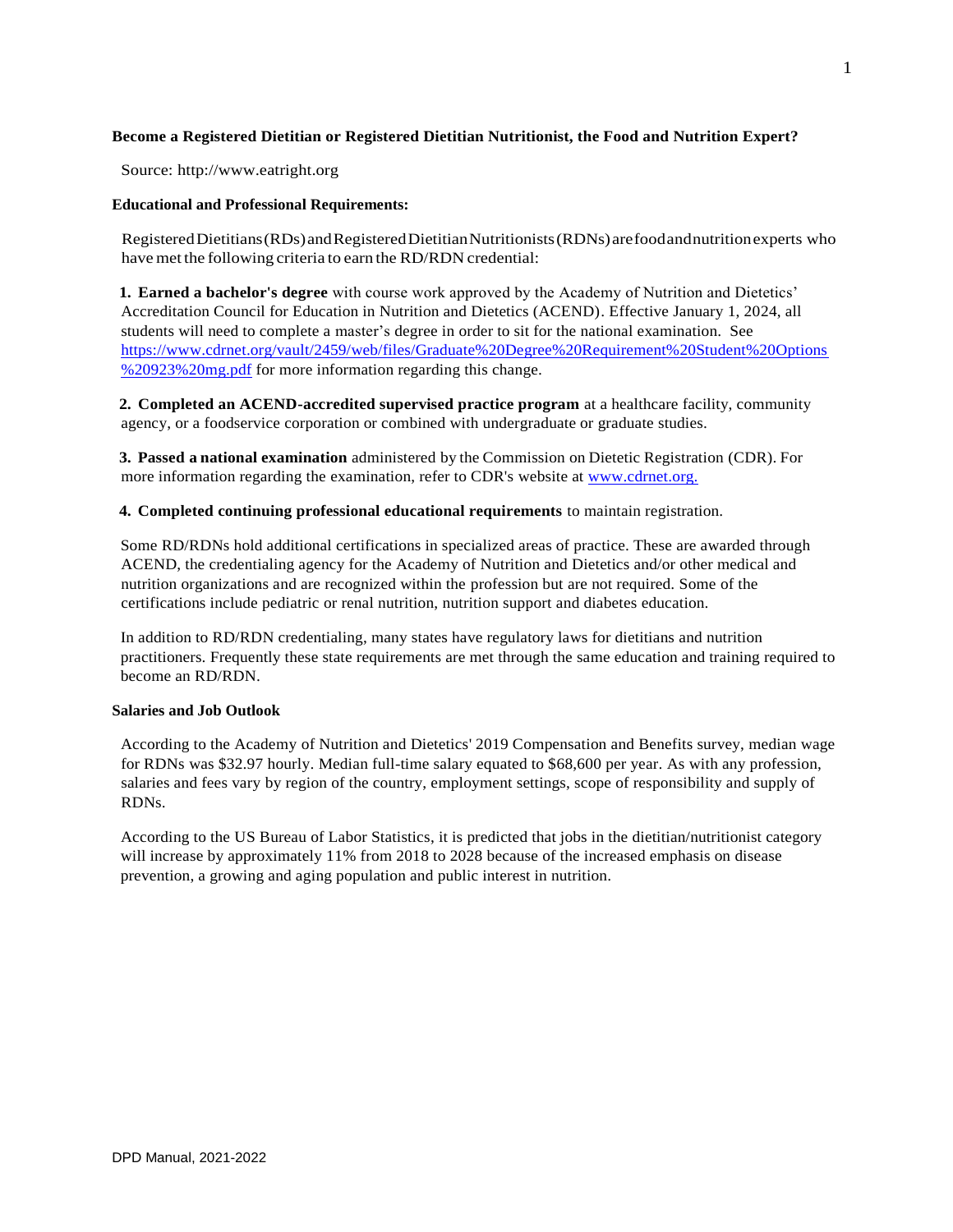## **Employment Opportunities**

Registered dietitians work in a variety of employment settings, including healthcare, business and industry, community/public health, education, research, government agencies and private practice.

Many work environments, particularly those in medical and healthcare settings, require that an individual be credentialed as an RD/RDN.

**Hospitals, HMO's or other healthcare facilities,** educating patients about nutrition and administering medical nutrition therapy as part of the healthcare team. They may also manage the foodservice operations in these settings, as well as in schools, day-care centers and correctional facilities, over-seeing everything from food purchasing and preparation to managing staff.

**Sports nutrition and corporate wellness programs,** educating clients about the connection between food, fitness and health.

**Food and nutrition-related business and industries,** working in communications, consumer affairs, public relations, marketing, or product development.

**Private practice,** working under contract with healthcare or food companies, or in their own business. RD/RDNs may provide services to foodservice or restaurant managers, food vendors and distributors or athletes, nursing home residents or company employees

**Universities and medical centers,** teaching physicians, nurses, dietetics students, and others the sophisticated science of foods and nutrition.

**Research areas** in food and pharmaceutical companies, universities and hospitals directing or conducting experiments to answer critical nutrition questions and find alternative foods or nutrition recommendations for the public.

**Community and public health settings** teaching, monitoring and advising the public and helping improve their quality of life through healthy eating habits.

## **Financial Aid**

There are many resources to help students in need pay for college. You may be able to obtain a grant or scholarship from a corporation, community or civic group, philanthropic or religious organization or directly from the school or college you are interested in attending. Federal grants and low-interest loans may also be available. Financial Aid information for NDSU is found on the One Stop website: <https://www.ndsu.edu/onestop/finaid/>

Scholarships are available from the College of Human Sciences and Education. See <https://ndsu.academicworks.com/opportunities?utf8=%E2%9C%93&term=dietetic> for scholarships specific to dietetics.

The Academy of Nutrition and Dietetics Foundation offers scholarships to encourage eligible students to enter the field of dietetics. Student members of the Academy enrolled in their junior year in an ACENDaccredited or approved program may apply for a Foundation scholarship. Scholarships are also available for student members in ACEND-accredited dietetic internships and graduate studies. Contact the Academy's Accreditation and Education Programs Team (800/877-1600, ext. 5400 or **[education@eatright.org](mailto:education@eatright.org)**) for Foundation scholarship information. [https://www.eatrightpro.org/membership/student-member](https://www.eatrightpro.org/membership/student-member-center/scholarships-and-financial-aid)[center/scholarships-and-financial-aid](https://www.eatrightpro.org/membership/student-member-center/scholarships-and-financial-aid)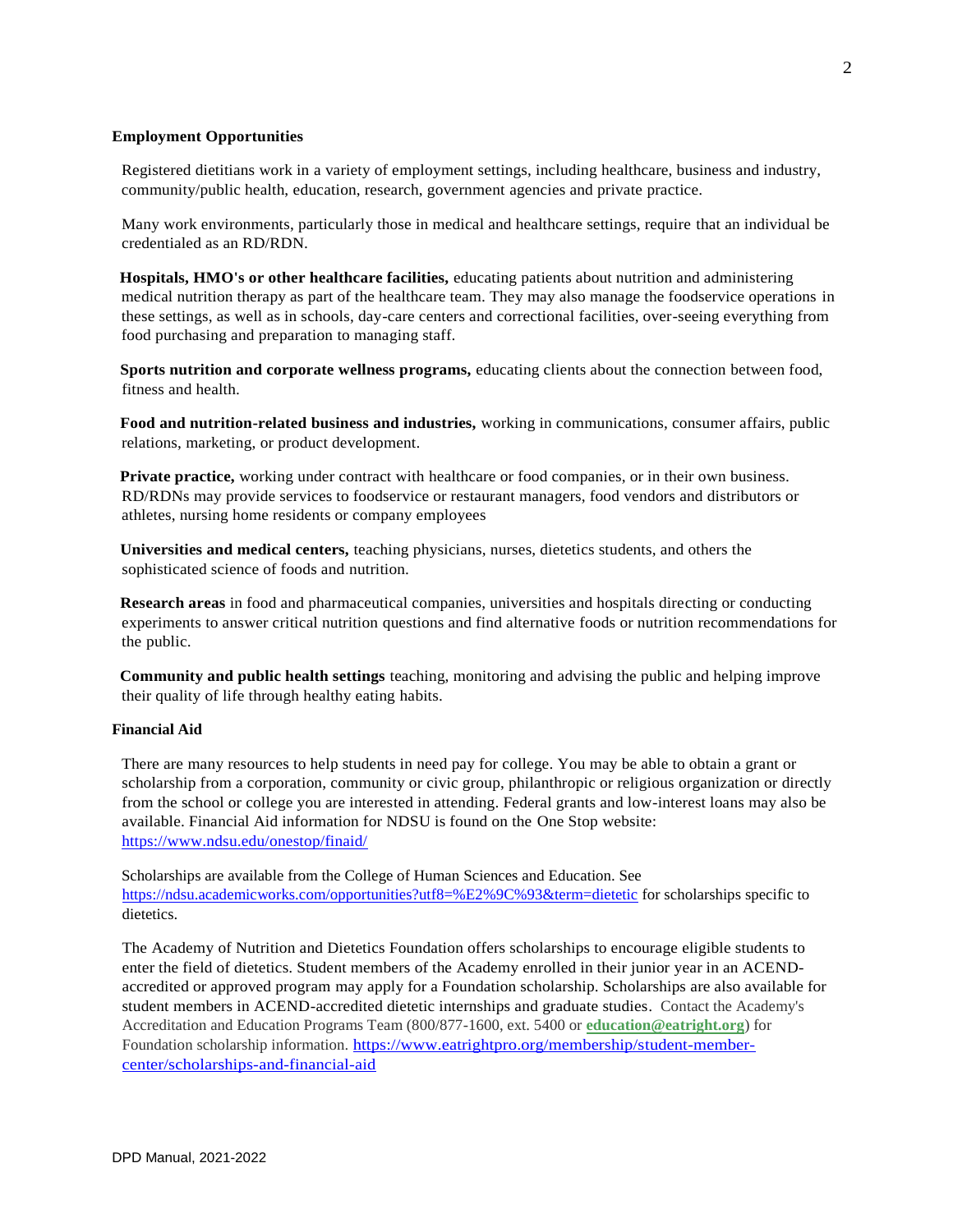## **Need More Information?**

For other career guidance information, contact Academy's Accreditation and Education Programs Team: Academy of Nutrition and Dietetics Accreditation and Education Programs Team 120 South Riverside Plaza, Suite 2190Chicago, Illinois 60606-6995 Phone: 800/877-1600, ext. 5400 Fax: 312/899-4817 E-mail: [education@eatright.org](mailto:education@eatright.org)

# **Introduction**

North Dakota State University (NDSU) is pleased to welcome students who have chosen to complete the Didactic Program in Dietetics (DPD).

This handbook is designed as a guide in the last four semesters of course work and the internship application process. It provides specific information and instructions to make the students' responsibilities and the program's expectations clear. Students are being prepared to assume the role as a professional in dietetic practice. The information provided in this handbook reflects the practices and requirements of the Academy of Nutrition and Dietetics and the facilities where students may continue their professional experience through a dietetic internship.

Upon graduation from the program, students are eligible to complete an accredited internship (a minimum of 1000 supervised practice hours) to then be eligible to take the Commission on Dietetic Registration Exam to become a registered dietitian and begin professional practice. (Please note that January 1, 2024 a master's degree will also be required.) Students should be prepared to apply classroom learning to work experiences; to be actively involved in the learning process; to function with dedicated fellow students, faculty and staff; to work hard; and to grow personally and professionally.

The Department of Health, Nutrition and Exercise Sciences adheres to the College of Human Sciences and Education and NDSU's statement of equal opportunity:

**NDSU admits students without regard to race, color, age, national origin, ancestry, religion, or physical impairment. All NDSU students have nondiscriminatory access to all available financial assistance, facilities, activities, and programs.**

## **Accreditation**

The DPD at NDSU is accredited by the Accreditation Council for Education in Nutrition and Dietetics (ACEND). ACEND isthe Academy of Nutrition and Dietetics' accrediting agency for education programs preparing students for careers as registered dietitian nutritionists (RDN) or nutrition and dietetic technicians, registered (NDTR). ACEND is recognized by the United States Department of Education as a Title IV gatekeeper. This recognition affirms that ACEND meets national standards and is a reliable authority on the quality of nutrition and dietetics education programs.

## **Verification Statement**

Students successfully completing the Didactic Program in Dietetics are eligible to receive a Verification Statement from the DPD Director. The Verification Statement containing the DPD Director's original signature documents that the student has successfully met all the requirements for a DPD and that students are eligible to enroll in an accredited dietetic internship to complete their education to become a registered dietitian.

In order to receive a Verification Statement from the DPD Director, the student must:

• Earnabachelor's degree.Studentsshould referto theuniversity catalogfor university requirements for graduation. See degree/graduation requirements at [https://bulletin.ndsu.edu/undergraduate/program-curriculum/dietetics/.](https://bulletin.ndsu.edu/undergraduate/program-curriculum/dietetics/) A minimum of 120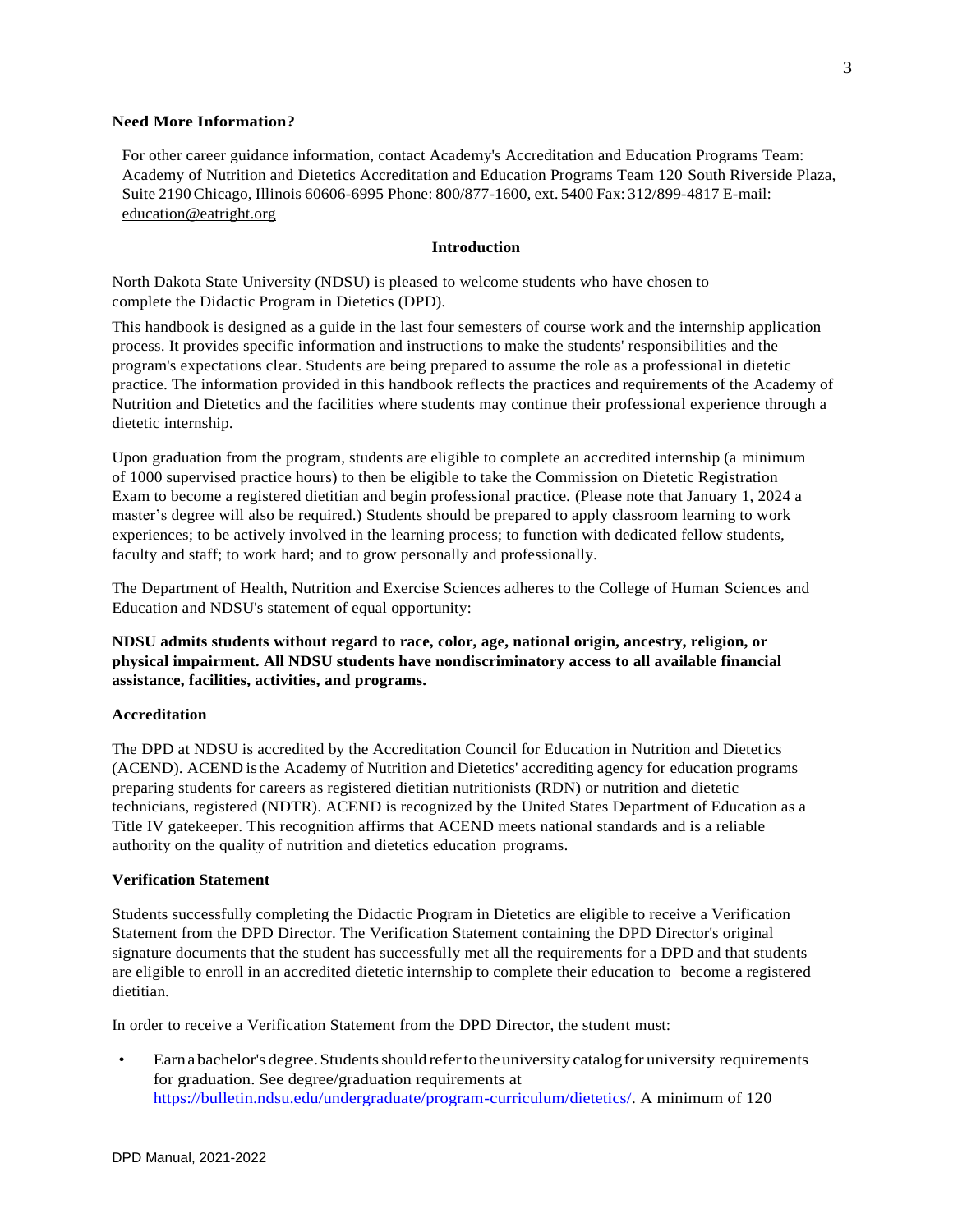credits are required.

- Graduate with an overall GPA of 3.0 or higher.
- Earn a grade of "C" or higher in all HNES courses.

The student must provide the DPD Director with official transcripts from all colleges and universities where they completed coursework that was applied to both the undergraduate degree and the DPD. A final official transcript from NDSU that shows the degree awarded and the date it was awarded must be sent to the DPD Director after graduation before a Verification Statement will be provided to the student.

The DPD Director will need an updated mailing address or email address to send the completed Verification Statements.

After meeting the above requirements, the DPD Director will provide the student with six original paper copies or a copy via email with an authenticated digital signature of the Verification Statement. Notify the DPD Director in advance if additional copies will be required.

For students applying to dietetic internships using the Dietetic Internship Centralized Application System (DICAS), the DPD Director will complete the Verification Statements online when requested by the applicants. See [https://help.liaisonedu.com/DICAS\\_Applicant\\_Help\\_Center](https://help.liaisonedu.com/DICAS_Applicant_Help_Center)

#### **Declaration of Intent Form**

Students who apply to dietetic internships before they complete their DPD requirements or the bachelor's degree should request a Declaration of Intent Form signed by the DPD Director. For students applying to dietetic internships using the Dietetic Internship Centralized Application System (DICAS), the DPD Director will submit the Declaration of Intent online when requested by the applicants. Students will need to provide a list of classes in progress or that will need to be taken before the form can be completed by the director.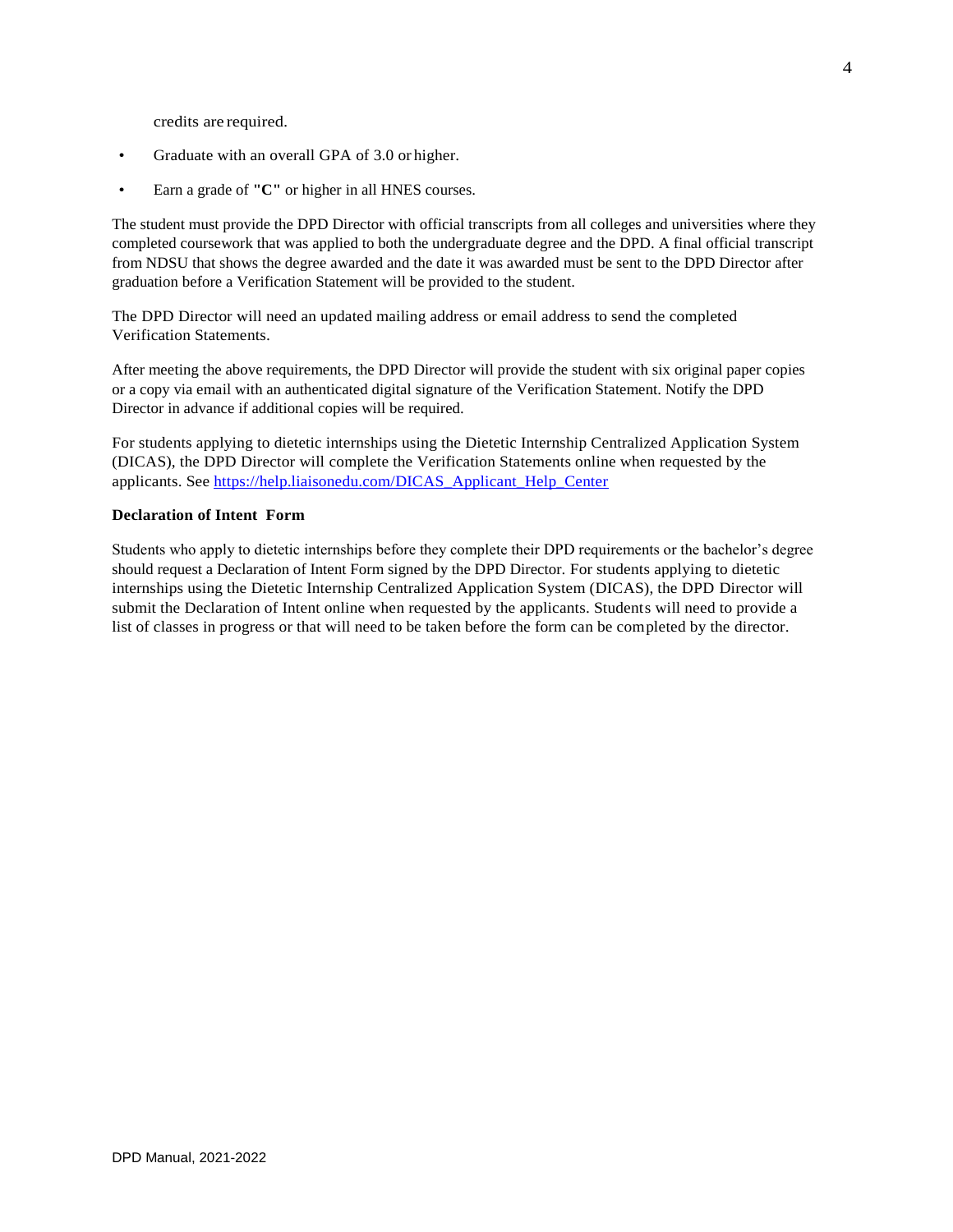# **Mission Statement**

The mission for the Didactic Program in Dietetics at North Dakota State University is to provide a strong undergraduate program in the areas of food and nutrition that prepares students for supervised practice leading to eligibility for the CDR credentialing exam to become a registered dietitian nutritionist who is an active professional and engaged in lifelong learning.

# **Program Goal 1:**

The program will produce entry-level graduates who are competent to enter into a dietetic internship or a pathway offering supervised practice.

## **Program Objectives for Goal 1**

- At least 80% of program students complete program/degree requirements within 3 years (150% of the program length).
- 75% of program graduates apply for admission to a supervised practice program prior to or within 12 months of graduation.
- 60% of program graduates are admitted to a supervised practice program within 12 months of graduation.
- The program's one-year pass rate (graduates who pass the registration exam within one year of first attempt) on the CDR credentialing exam for dietitian nutritionists is at least 80%
- 80% of the responding graduates will rate themselves, in four content areas, with a mean of ≥3.0 on a Likert scale of 1-4, (4=well-prepared), when compared to fellow graduates from other dietetic programs.
- 80% of the responding Supervised Practice Program Directors will rate NDSU graduates, in four content areas, with a mean of ≥3.0 on a Likert scale of 1-4, (4=well-prepared), when compared to fellow graduates from other dietetic programs.

# **Program Goal 2:**

The program will produce graduates who are active professionals and engaged in lifelong learning.

#### **Program Objectives for Goal 2:**

- At least 50% of the DPD graduates responding to alumni survey will indicate participation in at least one professional activity in the past year.
- At least 50% of the DPD graduates responding to alumni survey will report that they have participated in continuing education activities in the past year.
- At least 50% of the DPD graduates responding to alumni survey will report that they have completed >10 hours of volunteer or philanthropic activities in the past year.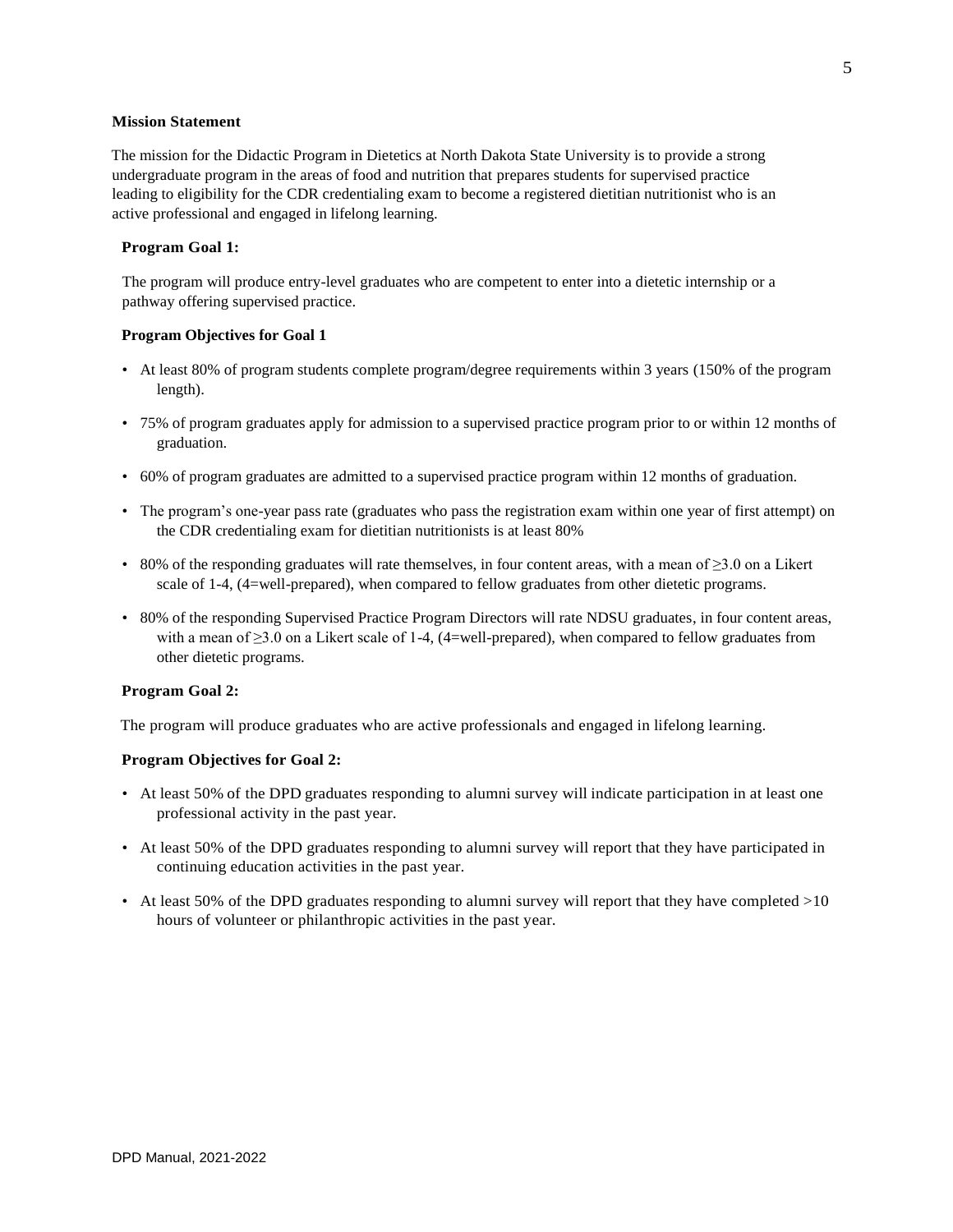#### **GPA Requirements**

Students who are admitted into the program must have a minimum overall GPA of 3.0 with a 2.75 science GPA. In addition, students must have earned a grade of B or higher in HNES 250: Nutrition Science and a C or above in CHEM 117, BIOC 260, Microbiology 202 (and Lab), Anatomy and Physiology (BIOL 220/L and 221/L). These classes must be completed successfully before taking HNES 351.

After admittance to the Professional Dietetics Program (DEP or DPD) at NDSU, all dietetics students are required to continue to maintain a minimum institutional grade point average of 3.0 and must earn a C or higher in all HNES classes to remain in the program.

Students accepted in the DPD should be aware that, in order to continue their education in a dietetic internship (DI), they should have a minimum 3.25 cumulative GPA. If the GPA is lower than 3.25, it is less likely that a student will be accepted into a DI. The higher the GPA is, the more likely that a student will receive a match to a DI. However, a high GPA does not automatically guarantee a match to a DI. Without the supervised practice hours, students will NOT be eligible to take the registration examination to become a registered dietitian. Work experience, volunteer or paid, in a hospital, long term care, or other type of foodservice, or a community setting will enhance a student's chance to obtain a dietetic internship. It is also important to have demonstrated leadership potential by serving as leaders in professional activities throughout the college years.

# **Curriculum Guide and 4 Year Plan**

[https://www.ndsu.edu/registrar/academics/curricula/hde/](http://www.ndsu.edu/registrar/academics/curricula/hde/) Select the year that you declared your major in dietetics for your four-year plan.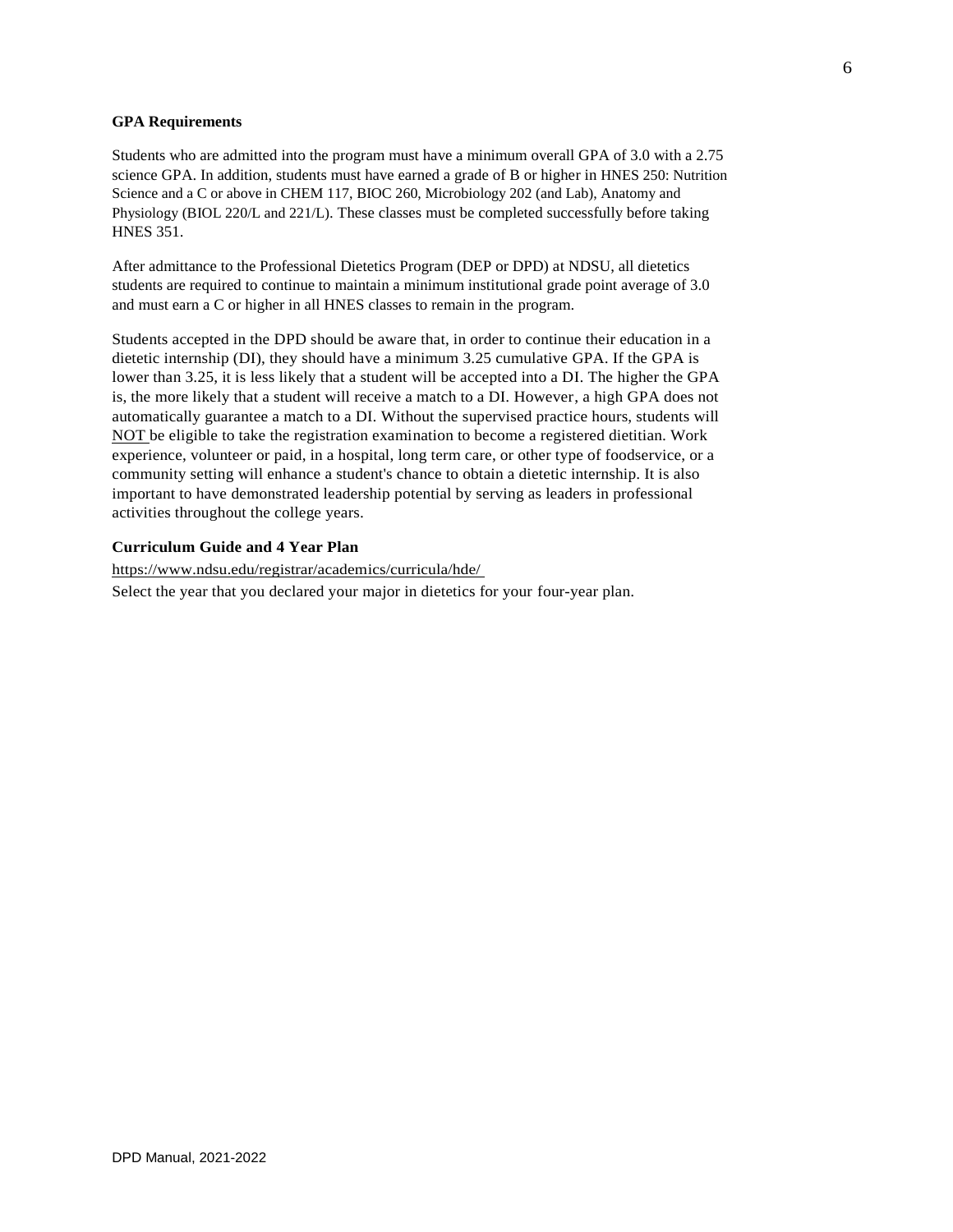## **How can I improve my chances of getting matched?**

- 1. Start early
- 2. Excellent GPA (3.25 or better)
- 3. Volunteer and work experience in dietetics related fields
- 4. Participate in leadership activities
- 5. Get to know your DPD and dietetics faculty through office hours
- 6. Join the Student Association of Nutrition and Dietetics (SAND)
- 7. Join the Academy of Nutrition and Dietetics
- 8. Be flexible
- 9. Apply to more than one internship program

## **Recommended Timeline:**

## **Freshman/Sophomore Year**

- GPA
- JoinSAND
- Join the Academy of Nutrition and Dietetics and you will automatically be in the North Dakota Academy of Nutrition and Dietetics
- Look for volunteer/workopportunities in one of the areas of dietetics

## **Junior Year**

- Become familiar with the Academy website; the Blackboard DPD organization page for possible internships
- Meet with DPD Director about your future plans regarding dietetics, graduate studies or other career plans. Indicate graduation timeline to DPD Director.
- Identify who you are going to ask to write letters of recommendation
- Get involved with SAND run for office
- Maintain membership in the Academy
- Maintain or improve GPA

# **Senior Year**

- Identify internships and the requirements to apply. (Get preceptors if applying for distance internships.)
- Build resume, add additional volunteer or professional experiences.
- Create personal statement
- Maintain/improve GPA
- SAND membership/board position
- Maintain Academy membership
- Attend local professional meetings and the annual state professional conferences
- TakeGREexamination if needed for the internships/gradschoolsthat you are applying for
- Complete DICAS application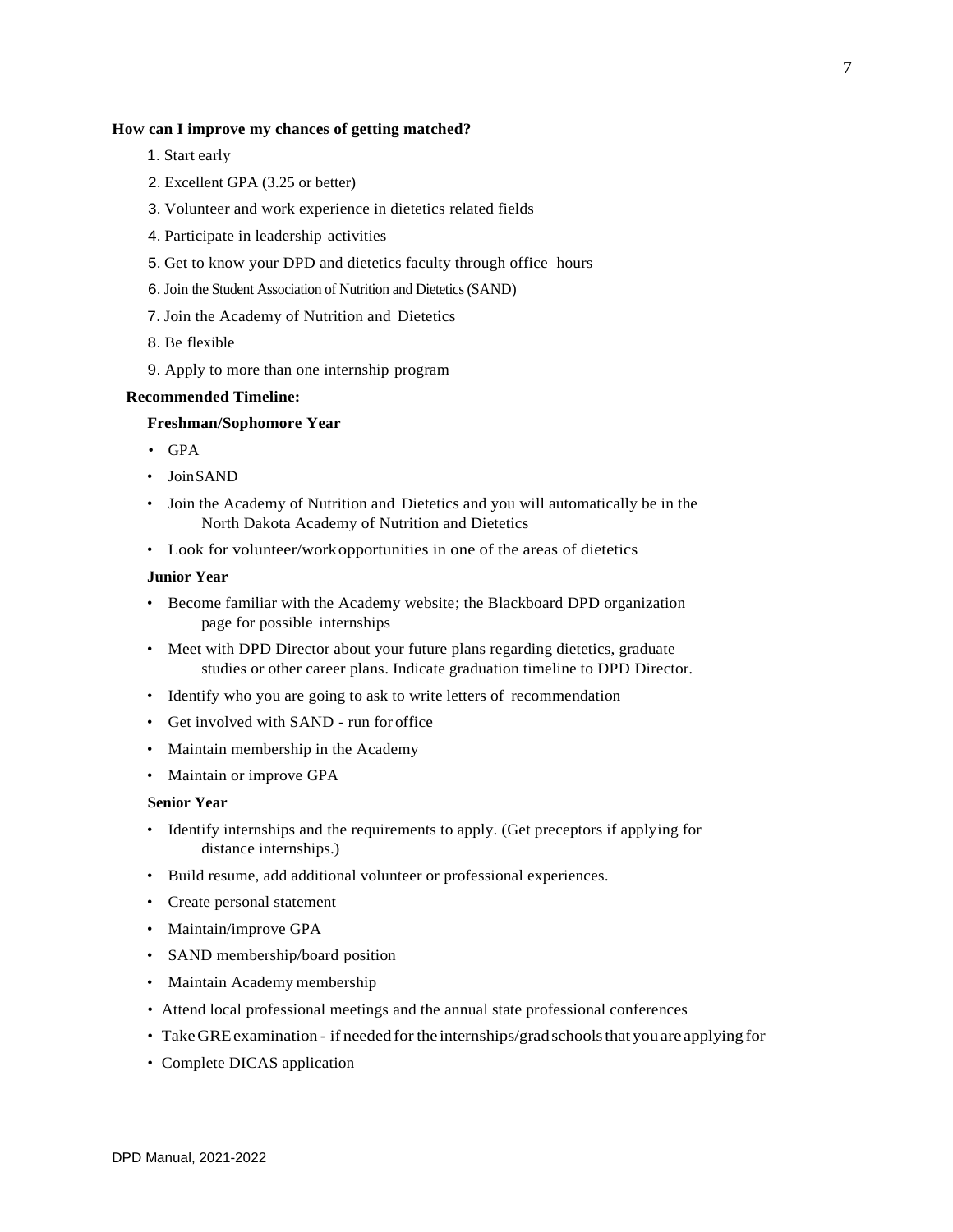## **Fees and Expenses**

# **Estimated Costs**

In addition to tuition, there may be some additional costs associated with the program, which are listed below. Exact amounts for these costs may vary, so please be aware that the figures listed are estimates. This list is not meant to be all-inclusive but is included to aid students in financial planning.

| Junior Year<br>Student Membership in the Academy of Nutrition and Dietetics (required)<br>Student Association of Nutrition and Dietetics Membership (required) | \$58.00<br>\$10.00 |
|----------------------------------------------------------------------------------------------------------------------------------------------------------------|--------------------|
| Transportation                                                                                                                                                 | cost varies        |
| Senior Year                                                                                                                                                    |                    |
| Student Membership in the Academy of Nutrition and Dietetics (required)                                                                                        | \$58.00            |
| Student Association of Nutrition and Dietetics Membership (required)                                                                                           | \$10.00            |
| Criminal Background Check                                                                                                                                      | \$60.00            |
| Online application fee (first site)                                                                                                                            | \$50.00            |
| Each additional site                                                                                                                                           | \$25.00            |
| Digital Matching Fees                                                                                                                                          | \$55.00            |
| Transcripts from each college/university attended                                                                                                              | cost varies        |
|                                                                                                                                                                |                    |

1 Transcript is needed after grades are posted when you graduate to get verification statement. Additional application fees to specific internships may be required. Previous students report costs ranging from \$250 - \$450 for entire application process.

## **Withdrawal from the University Fee Refund:**

Students who wish to withdraw from the university are required to complete [http://www.ndsu.edu/fileadmin/registrar/forms/withdrawal.pdf.](http://www.ndsu.edu/fileadmin/registrar/forms/withdrawal.pdf) The last day to withdraw from classes with a full refund is Wednesday of the second week of classes and can be found [https://www.ndsu.edu/registrar/dates/.](https://www.ndsu.edu/registrar/dates/) After that, refunds are pro-rated.

# **Post-Graduation Fees**

Internship costs vary widely. The DI'swebsite should be themost up-to-date place to look for these costs. Other sources of information for these costs are available from the program director.

Application fees are required for taking the Commission on Dietetic Registration Exam. Additional fees are required to become active members of the Academy of Nutrition and Dietetics. In North Dakota, registered dietitians must also obtain licensure to practice.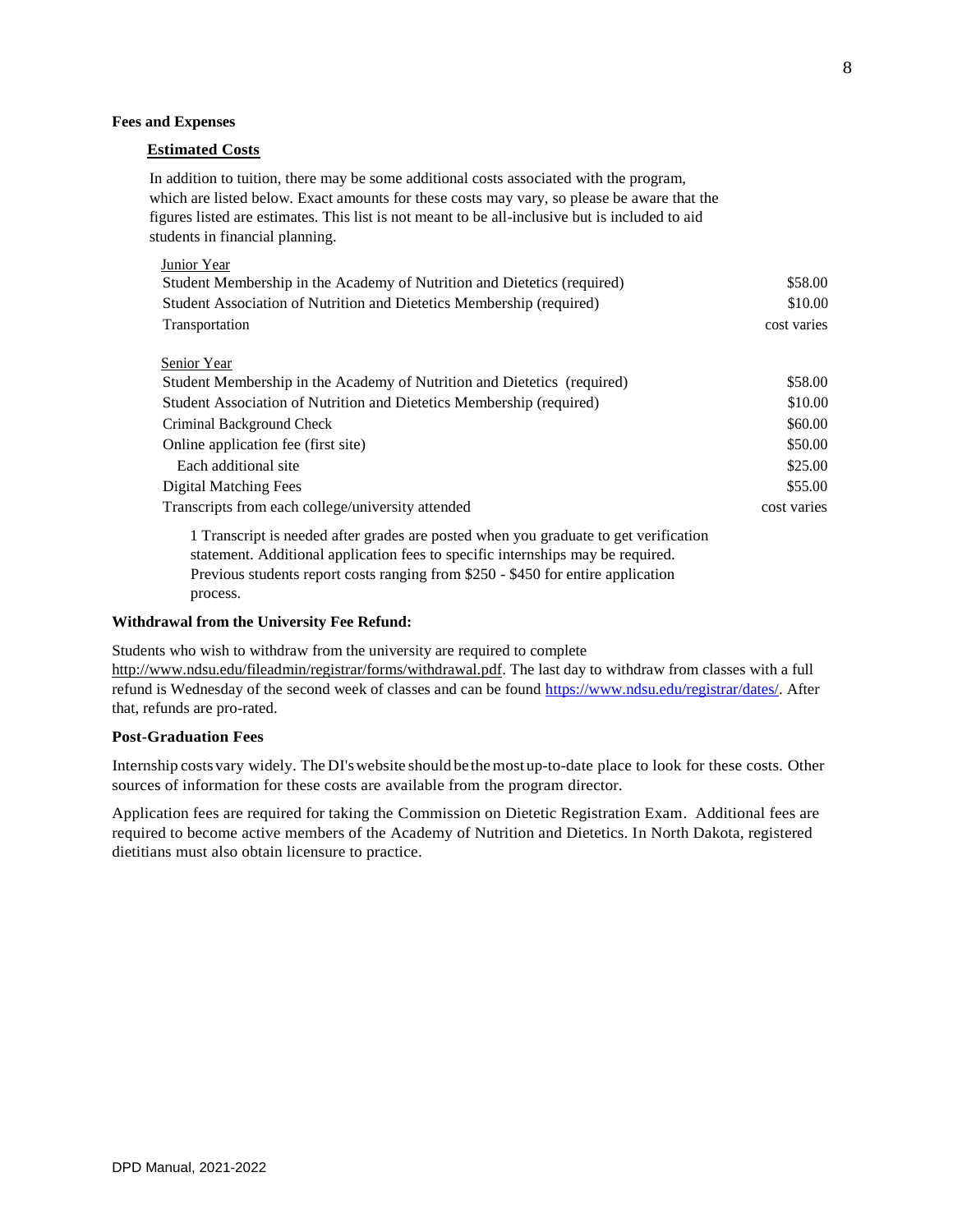# <span id="page-11-0"></span>**Directions for Internships Participating in Centralized Application System (DICAS)** are found here: [https://help.liaisonedu.com/DICAS\\_Applicant\\_Help\\_Center](https://help.liaisonedu.com/DICAS_Applicant_Help_Center)

# **Frequently Asked Questions and Answers about Internship Matching**

**(Source** <https://www.dnddigital.com/ada/questions.php>**)**

# **What does D&D Dietetic Internship Matching do?**

The D&D Digital Internship Matching serves as a clearinghouse to help applicants obtain an Internship (supervised practice position) from their rankings and to help Dietetic Internships (DI) obtain applicants from their choices. It eliminates unfair pressures and premature decisions in appointments by internships and acceptance or rejection of appointments by applicants. D&D Digital has provided Dietetic Internship Matching Services to the Academy of Nutrition and Dietetics (formerly the American Dietetics Association) for 30+ years.

# **Who screens applications and decides which candidates are acceptable to a particular program?**

Each DI program screens their own applications and submits to D&D Digital a priority ranking of acceptable applicants and their maximum class size.

DI matching does not change the program's or applicant's selection process. A program will not be matched to an applicant whose name does not appear on the program's priority listing. An applicant will not be matched to a program whose name does not appear on the applicant's priority listing.

# **Will the applicants or programs know how they have been ranked by the other?**

No. All information submitted to D&D Digital is kept confidential. Each applicant is given the final result of their matching. Each program is provided with the names of their matched applicants. Programs and applicants are not told by D&D Digital how they were ranked by each other.

# **What do I need to do to be considered for an appointment to a Dietetic Internship?**

There are two components. All applicants for a Dietetic Internship must complete both components to participate in DI matching.

1. Most Internships participate in an online Dietetic Internship Centralized Application System (DICAS) [https://portal.dicas.org](https://portal.dicas.org/) to receive your application. Applications to other Internships should be sent to the DI Program Director or as directed on the DI program's website. For additional information, contact your Didactic Program Director or the Academy of Nutrition and Dietetics website [www.eatright.org/ACEND.](http://www.eatright.org/ACEND)

2. Each Applicant must also register for Dietetic Internship matching with D&D Digital [www.dnddigital.com](http://www.dnddigital.com/) to create/edit/verify their prioritized list of Dietetic Internships to participate in the DI match. Programs that do not participate in the matching process accept applications only from students employed by the sponsoring institution.

# **Can I apply to both the full-time and part-time option of the same DI program?**

Yes. DI programs with both full and part-time options may have two computer matching codes, one for each option. Applicants must apply to and rank both full-time and part-time options to be considered for both options in the matching process.

# **Is there a limit to the number of programs that one can apply to and rank for computer matching?**

No. However, you must submit an application to each program, and rank each program in your Internship Choices for matching at D&D Digital.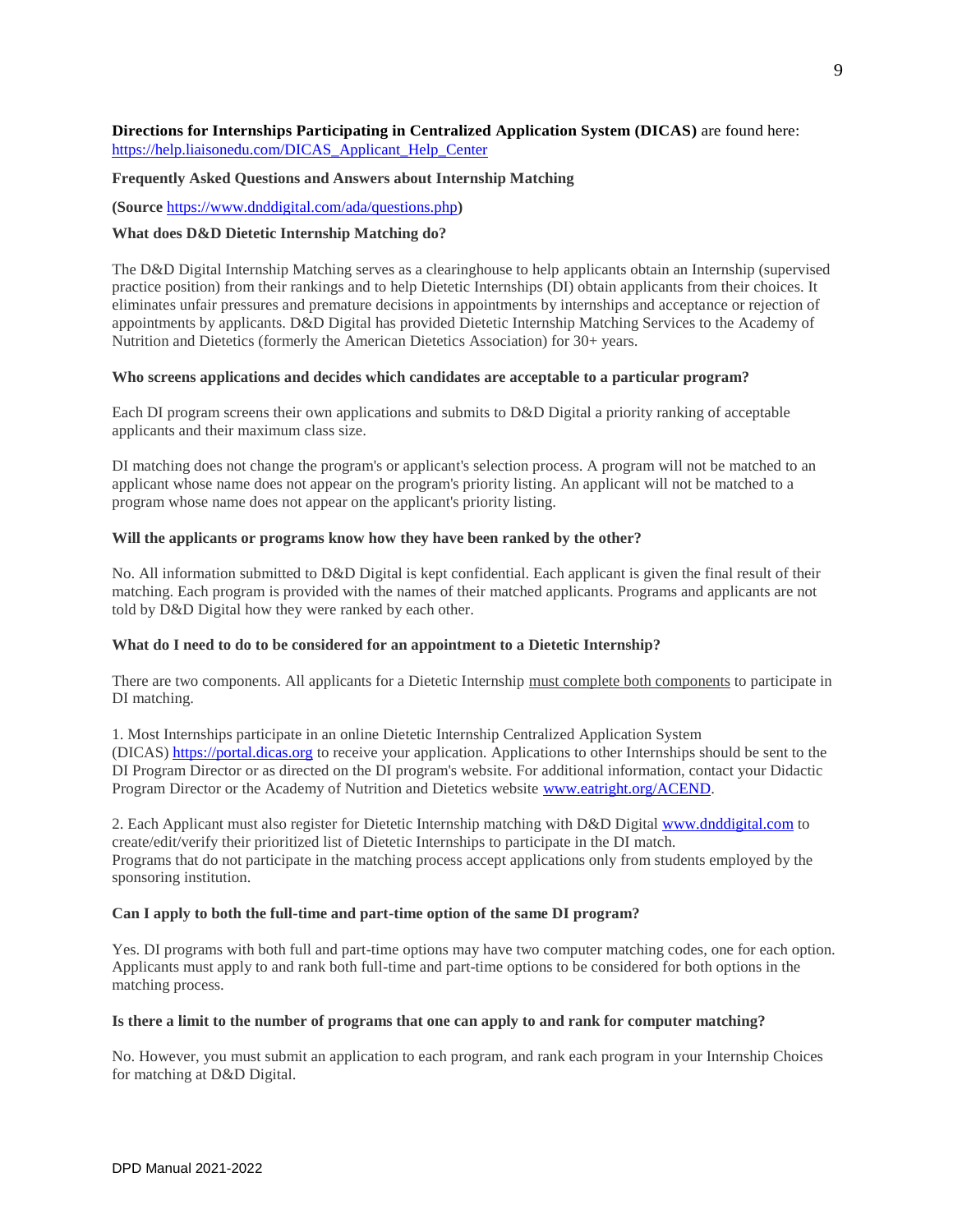# **What process is used for the matching?**

The matching process matches program's highest possible ranked applicants with applicant's highest possible ranked programs until all possible matches are completed. Check on matching overview for additional information.

# **If I register with D&D Digital for the DI match process, but change my plans, how should this be handled?**

Prior to the withdraw deadline, you must notify D&D Digital by email of your decision to withdraw from the matching process. Applicant withdraw deadline dates can be found on the Spring and Fall Timeline links. The matching fee will not be refunded.

# **Do some applicants receive matches to more than one Dietetic Internship?**

No. Applicants are provided one match.

# **What happens if I do not receive a match?**

Dietetic Internships with openings that chose to have their name released will be posted on D&D Digital website links, beginning on dates shown on links for Spring and Fall Timelines. Applicants who did not match and Dietetic Internship Directors with openings may contact each other. Your Didactic Program Director can be helpful in evaluating this information and exploring options.

# **What does releasing my matching results mean?**

Choosing to give permission to D & D Digital to release your matching results means, your name will be included in a list, indicating a match or no match, that is sent to all Dietetic Internship and Didactic Program Directors. If no match occurs, your name, address, email address and college or university where your verification statement was or will be granted will be included on another list that the internship programs with openings receive. If a program has a vacancy they can then make contact with any unmatched applicants.

# **Should I release my results if I cannot relocate?**

Yes. If you do not match and a vacancy occurs in a program in your area, this is the only way Internship Directors and Didactic Program Directors will know of your possible availability.

# **Can I reorder my DI priority rankings after the registration deadline?**

Yes, but only during a specified time period following the registration deadline. However, no additional internships can be added to your list after the registration deadline. Use the Timeline Link to find the beginning and ending dates to reorder your priorities.

# **If I do not receive a match, do my applications and DI rankings automatically move forward to the next Fall or Spring matching period?**

No. New applications and DI rankings are required for each Spring and Fall matching period.

# **Timelines for DICAS and other information before you start the application**

The DICAS portal is available in early December, for the Spring match and in July for the Fall match. The online application(s) must be completed no later than 11:59 p.m. Central Time on the due date. The fee to use DICAS is \$50 for the first application submitted and \$25 for each additional application.

**References**: Include the name and contact information (specifically an email address) for each reference. This will trigger an email message requesting completion of a reference form. Each reference will complete the form online.

When prompted, include the **DPD Course List** for DICAS. You will need to get this from the DPD Director, or it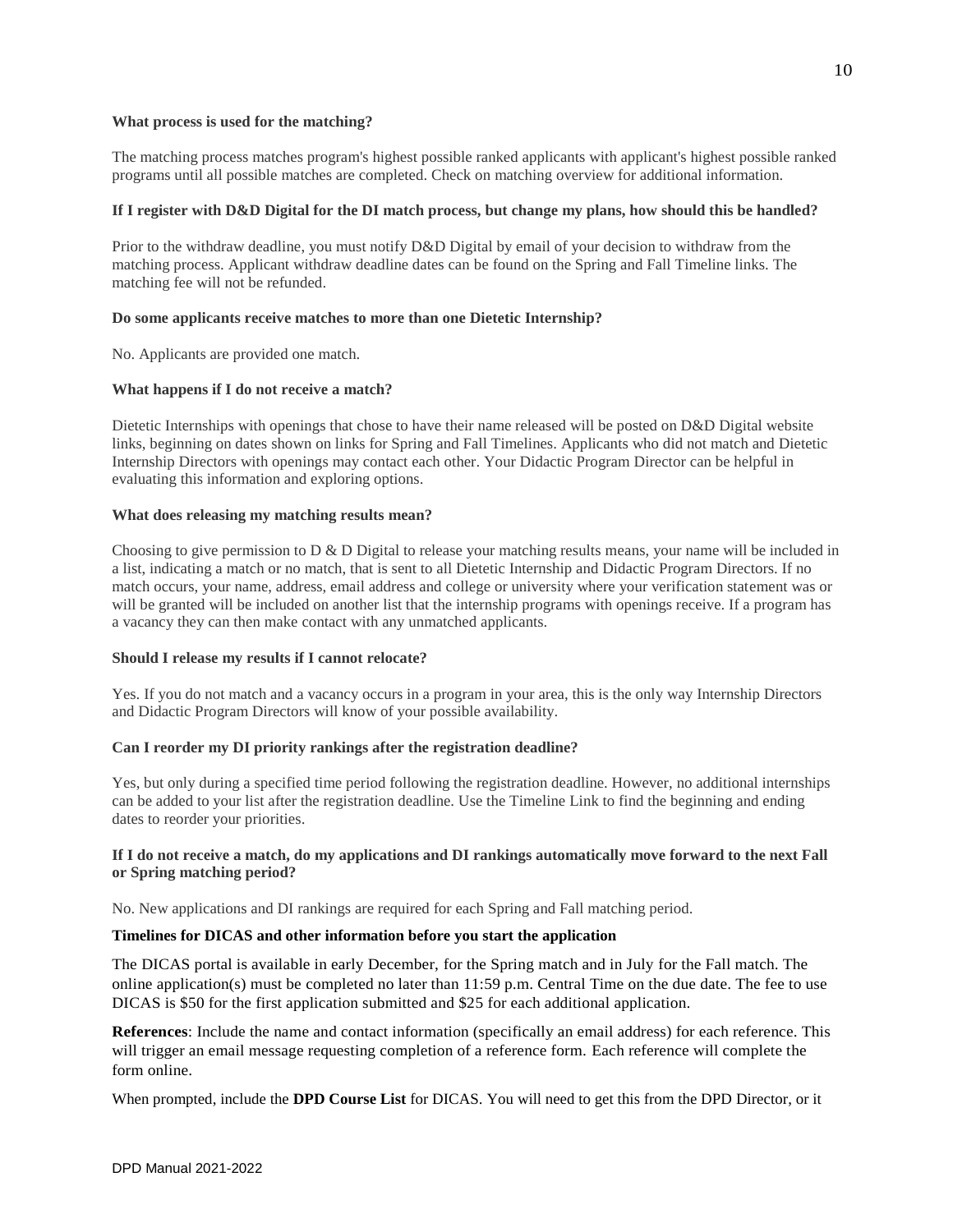will be on the Blackboard DPD student organization website.

**Verification statements vs Declaration of Intent**: If you have graduated, the DPD Director will provide/complete the verification statement online. If you have not graduated, the student will need to provide a list of courses in which the student is enrolled. The director will then complete the Declaration of Intent with those courses listed. Either way, the student must check the completed paperwork indicating approval or not. The student should contact the director with updated information.

For help with the DICAS system, email DICASinfo@DICAS.org.

**Transcripts:** Official transcripts from all colleges and universities attended should be ordered and sent to: DICAS Transcript Processing Center PO Box 9118 Watertown, MA 02471

**Register online with D&D Digital**: Select dietetic internship priority choices by 11:59 p.m. central time on February 15 for spring Match. There is a \$55.00 computer matching fee.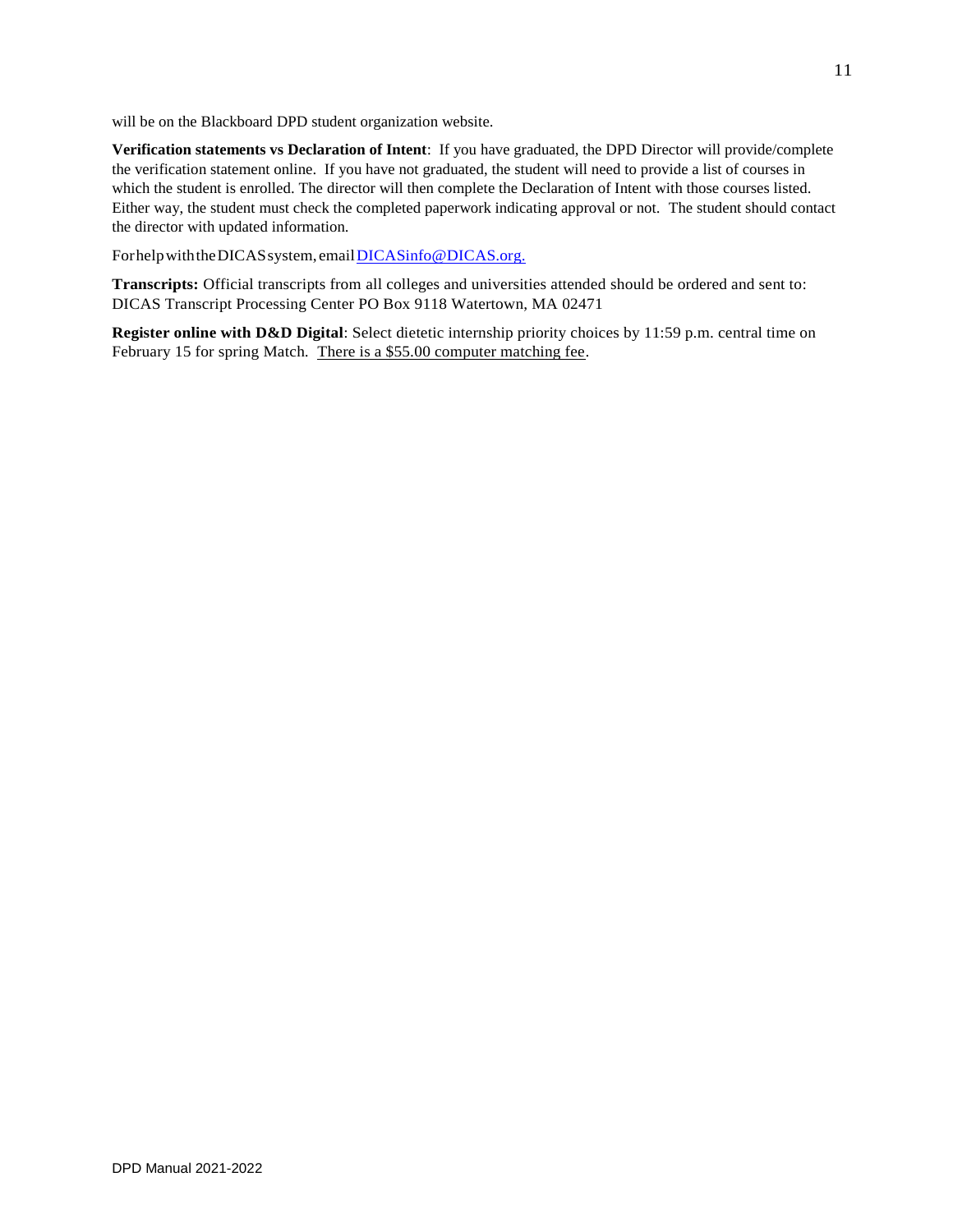## **Policies and Procedures**

## **Criminal Background Checks/Drug Tests**

Criminal background checks and/or drug tests may be required by experiential learning sites. If required, it is expected that students will pass background checks and/or drug tests even though they are not required by the program.

## **Absences and Attendance**

It is the responsibility of the DPD students to attend all DPD classes. Students should arrive promptly for scheduled courses, labs and any supervised projects. If a student will be late or absent, the student is expected to call the designated individual at that facility prior to the scheduled start time.

<span id="page-14-0"></span>**Emergencies** 

In case of an emergency, notify the course instructor.

• Illness

Students are encouraged to accept responsibility for personal health, especially during this time of intense professional preparation. An illness that interferes with performance, particularly if it endangers the health of clients, customers or other students, should be reported as soon as possible to the instructor for the course. If at all possible, this contact should be in advance of scheduled responsibilities or class time. This means if you are sick, don't come to class and let your instructor know you are ill.

Rescheduling Excused Absences

Rescheduling of excused absences is at the discretion of the instructor. Rescheduling may require Saturdays or vacations. Students should be aware that it may be impossible to reschedule most learning experiences and may be reflected in final course grade.

Unexcused Absences

Students should be aware that excused absences are usually granted only in the case of illness. Examples of unexcused absences include family vacations, going home early for a university break, weddings, etc.

• Vacation and Holidays

Students follow the university's academic calendar for holidays which can be found at [https://www.ndsu.edu/registrar/dates/.](https://www.ndsu.edu/registrar/dates/)

Leave of Absence

If a student must be absent from the program for an extended period of time, a written letter must be submitted to the department head and program director requesting leave for a specified period of time. A request for leave of absence is considered on an individual basis.

All leave time granted must be made up in the scheduled, sequenced format of the program. Students granted a leave are re-admitted to the program on a space available basis.

**Extracurricular Activities** 

The faculty supports extracurricular activities, but coursework and assignments take priority over employment, athletic participation, club meetings or other such events. To avoid conflict with outside activities, consult the course instructor at the beginning of the semester to try to work around known schedule conflicts.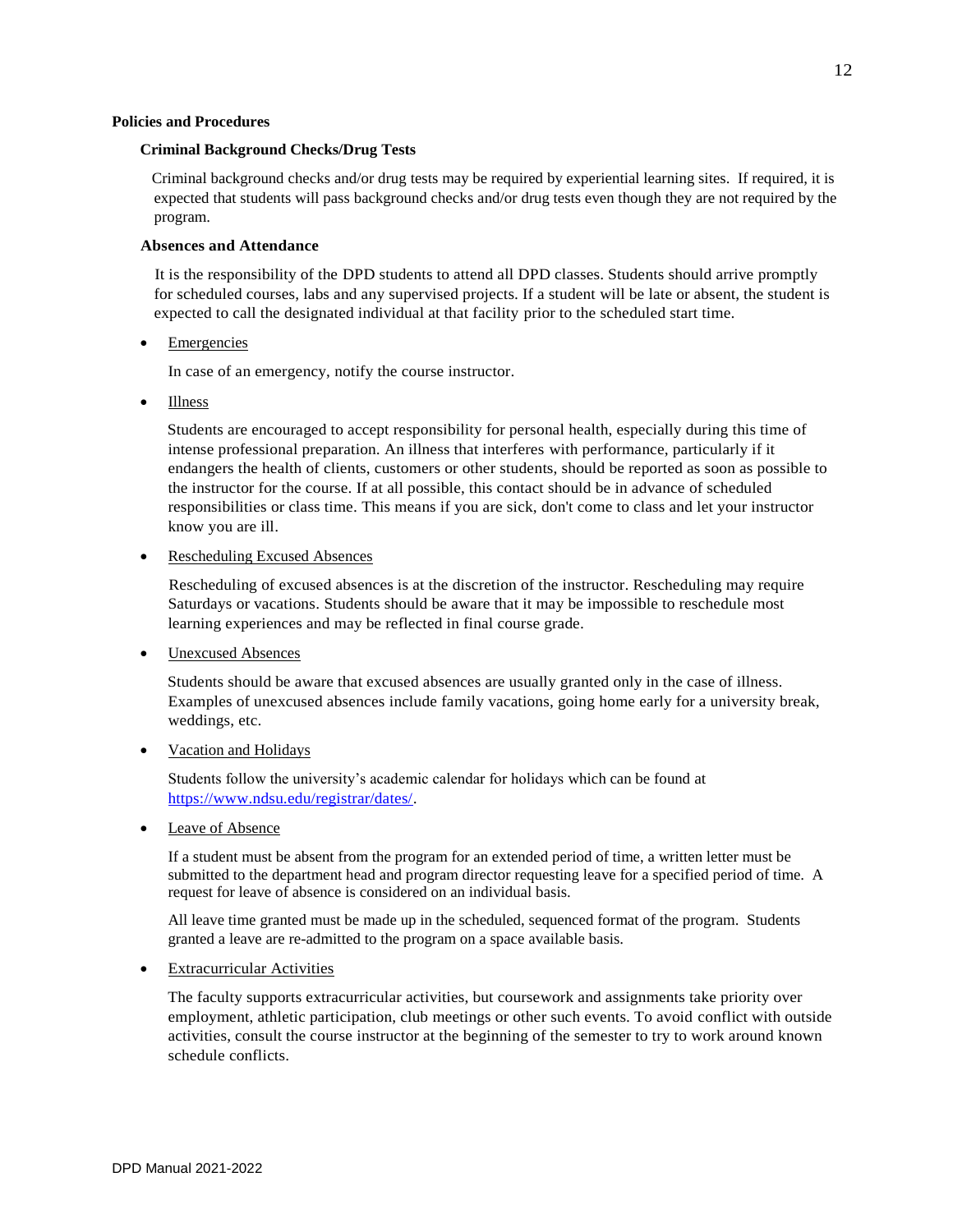## **Inclement Weather**

If NDSU cancels classes due to the weather, students should not report to project settings. Students are responsible for notifying the site contact person that they will not be in attendance due to the cancellation of classes.

## • Transportation Problems

Students are responsible for transportation to and from community practice sites or other required outside activities. If students have car problems, they are expected to make other arrangements for getting to the facility on time. All costs for transportation and liability for safety to and from facilities are the responsibility of the student.

# <span id="page-15-0"></span>**Academic Performance**

In order to enter the DPD, students are required to have achieved a minimum 3.0 institutional grade point average (GPA) and a 2.75 GPA in the sciences. Students are also required to have received a B or above in Nutrition Science (HNES 250) and a C or above in Chemical Concepts and Applications (CHEM 117), Biochemistry (BIOC 260), Microbiology (MICR 202/L), Anatomy and Physiology (BIOL 220/L and 221/L).

After admittance to the DPD at NDSU, all dietetic students are required to continue to maintain a minimum institutional grade point average of 3.0 and earn no less than a C in all HNES classes. Evaluation of students will occur at midterm and at the end of each course. Students will be required to submit midterm reports to ensure that the student is staying on track to meet GPA requirements of the program.

If a student is not staying on track, the student will be encouraged to participate in activities that will improve learning, including but not limited to study buddies, active participation in the classroom, meeting with the instructor, and remedial activities to increase the likelihood of success. If a student fails to maintain the minimum GPA or does not earn at least a C in all HNES classes, the student will forfeit their place in the program. Although this GPA exceeds the requirements for the university and the department, it does not guarantee a match to a Dietetic Internship or successful completion of the Dietetic Registration Examination.

The DPD is designed as sequential learning. Knowledge and skills that will be obtained in one experience are further developed in future experiences. Therefore, students should take DPD courses in the designated sequence. Discuss exceptions with your academic advisor.

The DPD is designed to help students meet the knowledge and skill requirements to practice as a dietetic intern. The development of these abilities will be assessed, in part, through the attainment of specified core knowledge requirements (see Appendix A). Students are helped to meet the required core knowledge by practicing skills and using nutrition knowledge both in the classroom and to a lesser degree, through practical experience. Evaluations by faculty and staff are used to chart the progress toward meeting the core knowledge requirements. Graduation from the program requires successful completion of all requirements.

#### <span id="page-15-1"></span>**Assessment of Prior Learning**

A student may request that the Dietetics Team (made up of all Dietetics faculty and Department Head) evaluate prior coursework or work experience, to give credit for the learning that occurred in those experiences.

For a class substitution or waiver, the student will be required to make a formal request to the program director with the course syllabus and transcript with the final grade of requested substitution. Samples of work completed may also be required if a class waiver is requested. If the student is requesting credit for learning that occurred during work or volunteer experiences, the student must include job title, detailed job duties, length of experience, work samples and their supervisor's name to contact for a performance evaluation. The student's self-assessment of the core knowledge and skills that he/she feels that the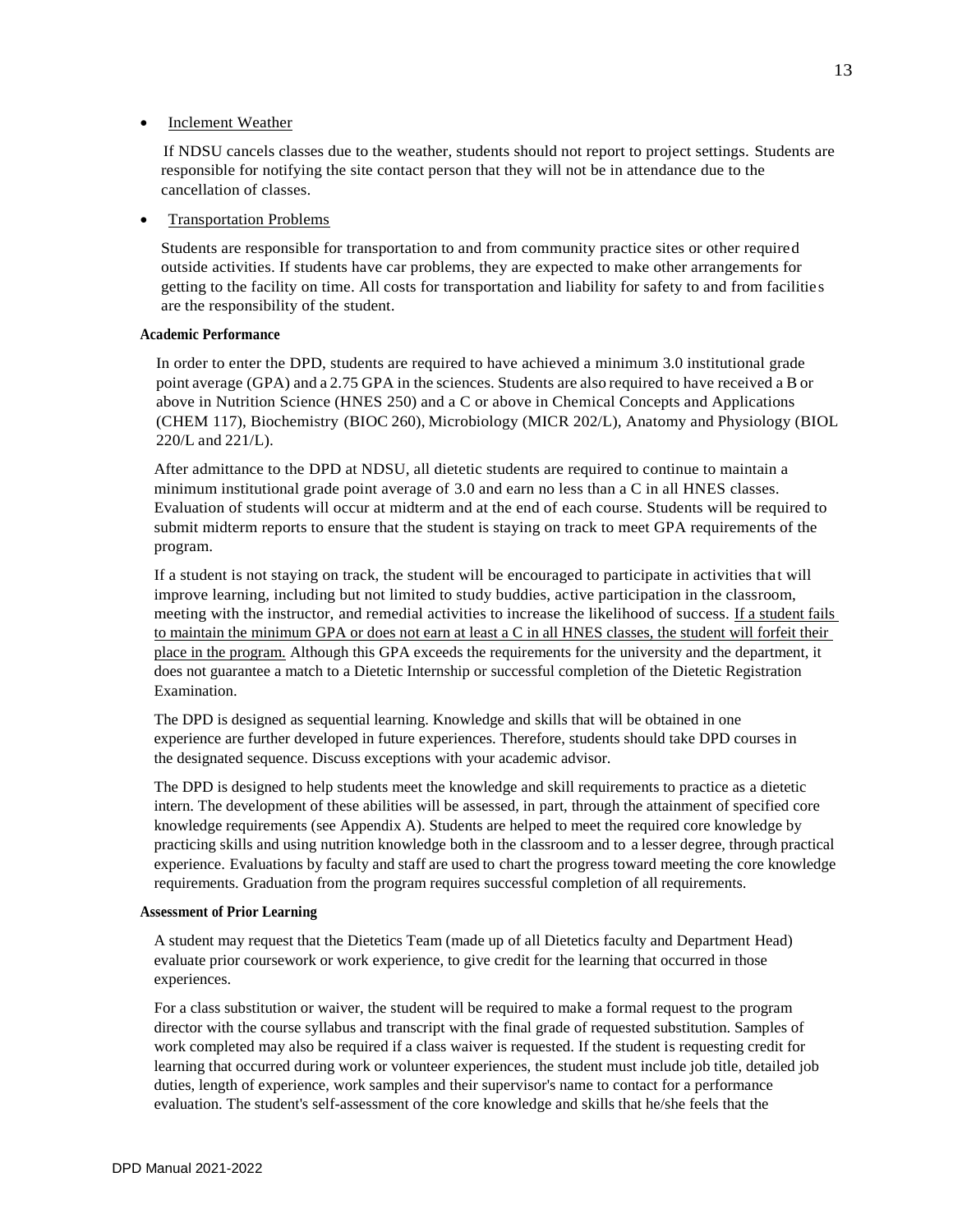experience has met also needs to be included.

The Core Knowledge Requirements for DPD, as well as university requirements will be used by the Dietetics Team to establish the level of prior learning. The Dietetics Team meets monthly during the academic year. The program director will contact the student within one week afterthe request has been discussed inthe team meeting. If approved, the student will be instructed to contact his/her advisor to complete the appropriate substitution/waiver request forthe registrar's office. To appeal the committee's decision,follow theuniversity grievance procedure foundinthe student handbook.

# <span id="page-16-0"></span>**Disciplinary Procedures**

# University

Students who violate university policy are subject to disciplinary action by the university. Appeals to disciplinary action may be made through the appeals system. The student code of conduct which includes information about the appeals system is found at <https://www.ndsu.edu/fileadmin/policy/601.pdf>

# Professionalism

For the DPD, issues are first addressed within the department with the appropriate faculty member and department head/program director. Minor problems may easily be resolved during a faculty-student conference. More chronic problems will be addressed if the student fails to meet directives.

Failure to meet the plan may result in the student being placed on probationary status. If the problem is not resolved, the student may be asked to forfeit their place in the program. Violation of GPA requirements results in termination of program status.

#### **Grievance Procedures**

NDSU is committed to seriously considering student complaints and handling complaints fairly. Student grievance procedures are located at [Student Grievances | Provost | NDSU.](https://www.ndsu.edu/provost/office/student_grievances/) It is hoped that student complaints can be dealt with at the instructor-student level before involving the program director, department head or dean of the college. However sometimes this is not possible. After exhausting the university's written complaint policy, students may then submit a letter of complaint to ACEND for unresolved complaints related to the ACEND accreditation standards. The address and phone number for ACEND are found on the NDSU Dietetics website at [Dietetics | Health, Nutrition,](https://www.ndsu.edu/hnes/undergraduate_programs/dietetics/) and Exercise Sciences | [NDSU.](https://www.ndsu.edu/hnes/undergraduate_programs/dietetics/)

# **Dress Code**

All students are expected to adhere to those requirements of personal hygiene and cleanliness, which result in a well-groomed professional. The student will present a neat, professional appearance at all times. Dressin practicum settings will be in accordance with the regulations at the facility.

Where dress codes are not specified, the student will adhere to the following:

- Shoes will be in good repair. They must be closed at toe and heel, with heel of comfortable height (1½ inches or lower). Heels higher than 2 inches pose a safety threat to students.
- Attire should always be neat, clean, and well fitting.
- Practice good personal hygiene to provide a general appearance of cleanliness and neatness at all times. Hair must be neat and clean and of natural color. Fingernails must be clean and neatly filed or clipped.
- Jewelry, when worn, should be minimal. Limit jewelry to one simple necklace, small earrings, one ring per hand, and professional pins with safety clasps. No jewelry in the nose, eyebrow, tongue, or any other visible body piercing except for the earlobe is allowed.
- Students must dress in a professional manner. Clothing should not be transparent, revealing, tight fitting, must cover the midriff, upper thigh and buxom area and not interfere with performing job function. Blue jeans, knits, sweats, and other similar outfits are not acceptable.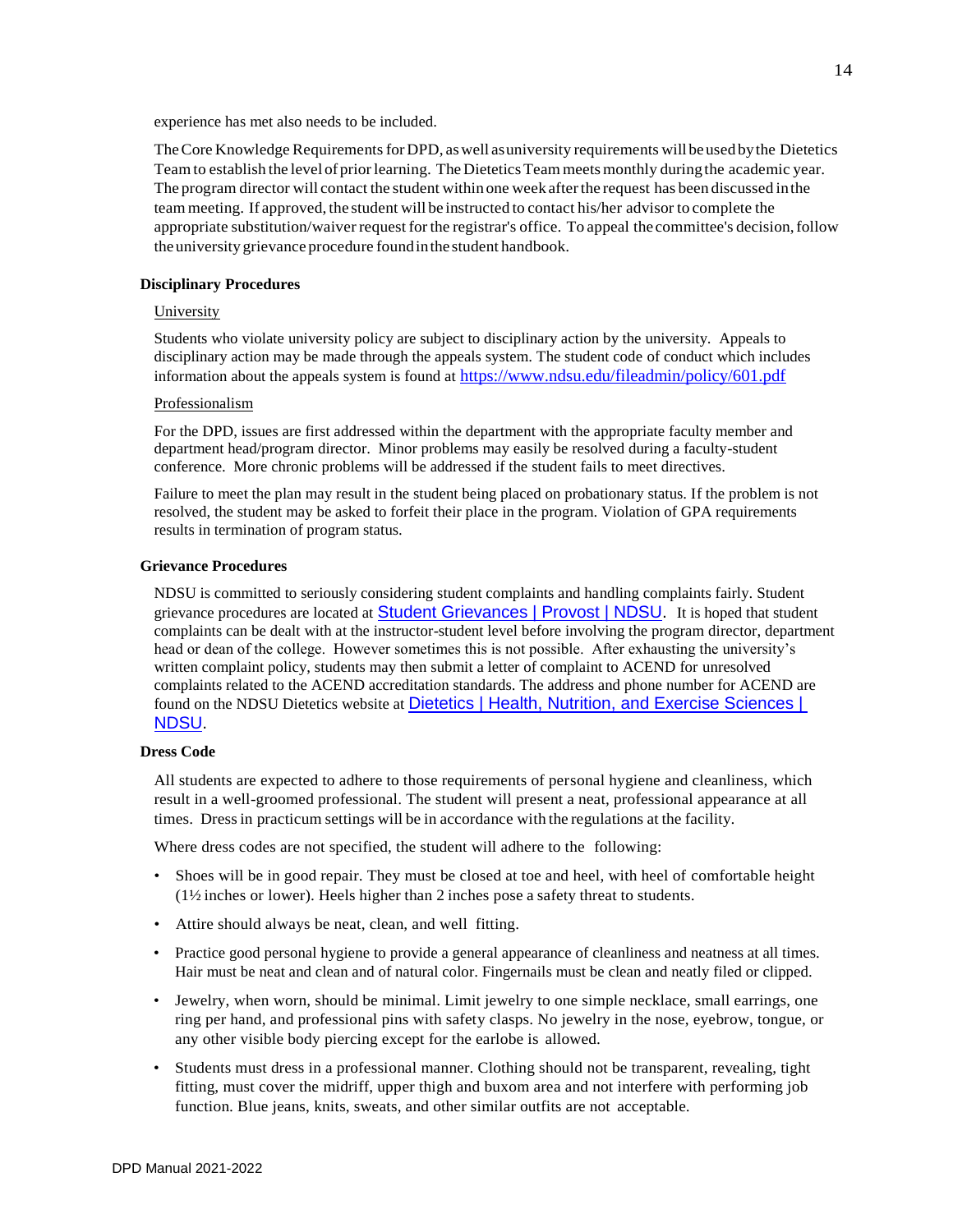## • No perfume.

Additional requirements for the foodservice setting:

- Canvas, cloth, or any other absorbent-material shoes are not permitted.
- All personnel must wear a hair restraint: either a surgical cap or hair net is required. Beards must be covered with a beard cover.
- Nail polish may not be worn. Nails are to be trimmed and not be longer than the fingertip edge.
- No dangling or hoop earrings may be worn.

# **Evaluation Procedures**

At the end of a course, students evaluate the DPD courses and faculty. At the end of their program, students evaluate the overall program.

Students' knowledge and professional skills are evaluated in both academic and practicum settings. Grade criteria and examples of the performance evaluation forms are distributed and discussed at the beginning of each course or area of practice.

Student performance and ability to meet the DPD Core Knowledge requirements for the RD are evaluated on a regular basis. Course grades are determined as outlined in each course syllabus. Students must receive satisfactory performance evaluations and meet requirements listed in Appendix A. Appendix B contains the DPD Student Evaluation conducted during fall semester of year four.

## **Gifts and Gratuities**

Consistent with the professional standards, no gifts or gratuities can be accepted by students.

# **Healthcare and Accident Insurance**

NDSU does not provide health care or accident insurance for DPD students. Each student is responsible for her/his own health insurance or expenses related to health care or accident coverage. Students must have health and accident insurance or coverage through an individual or family policy.

#### **Injuries**

Immediately contact the supervisor or preceptor regarding any injury and follow the appropriate injury reporting procedures for the institution. Submit a report to the instructor within 24 hours.

## **Liability during Travel or On Site**

Any medical expenses from injuries, which occur during travel to orfrom a work site, or during practicum experiences, are the responsibility of the student.

## **Mobile Devices**

The use of laptops/mobile devices in the classroom is strictly for learning activities related to the class in session. Instructors have the prerogative to ask the lid of the laptops/tablets to be closed or mobile devices turned off. Students may bring laptops to all classes as long as they abide by this policy.

Students may not utilize mobile device(s) for exams or assessment tasks. The phone should be kept on silent or vibrate during class and labs. Students must receive permission from individuals involved **before** taking photos, recording sound or videoing them (including instructors).

#### **Performance Appraisal**

Performance appraisal of students is an integral part of the DPD. Students are regularly evaluated by both the course instructor in didactic experiences and by staff during the practicum experience.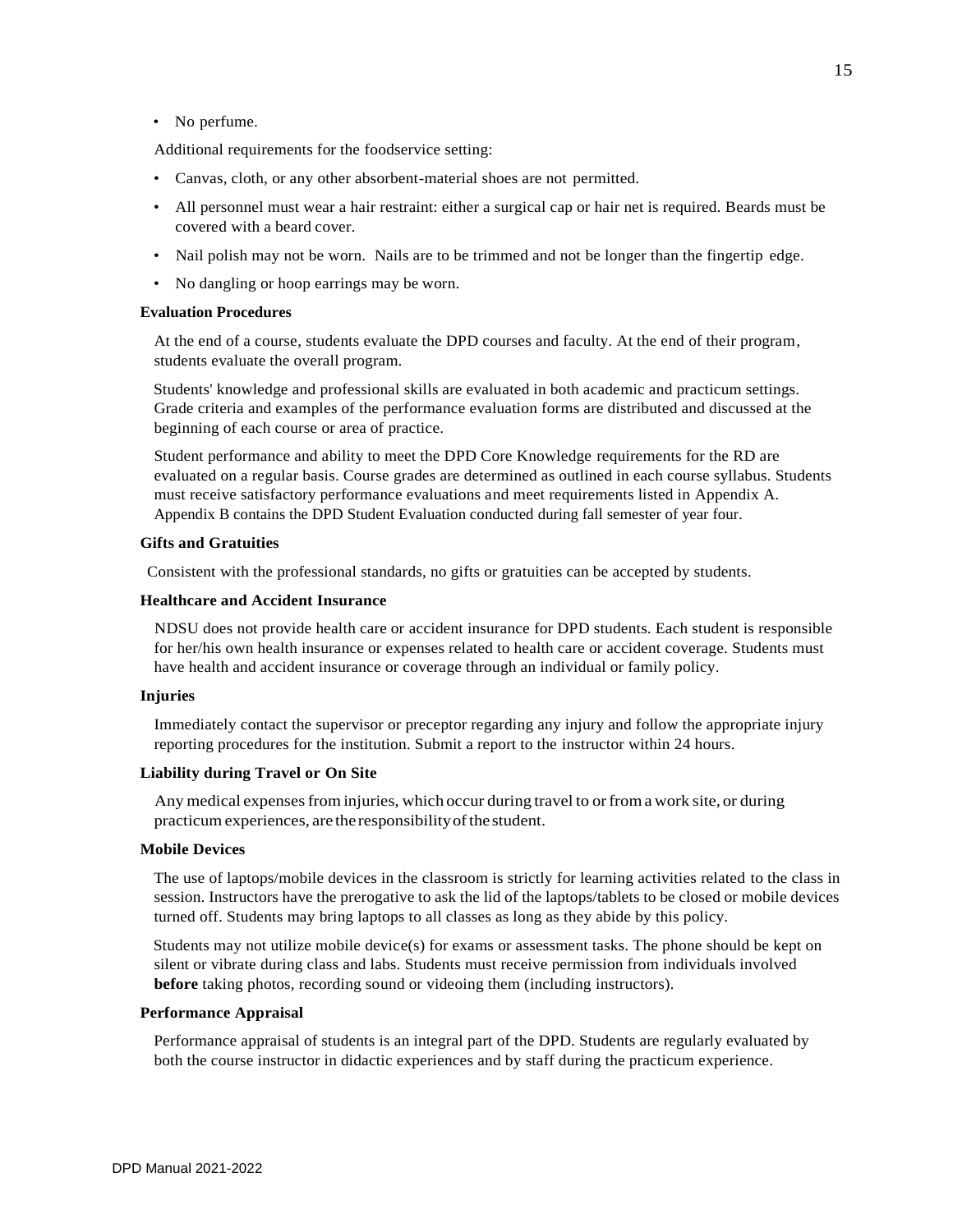## **Personal Files**

Students have access to the following information in their personal files maintained by the department: Academic Advising Files and Progress Evaluation Files.

Files may be reviewed in a faculty member's or program director's office during office hours or scheduled appointments. Students do not have access to the DPD Selection Files.

#### **Probationary Status**

See Policies and Procedures, for a discussion of performance expectations and departmental probation and/or the university catalog for university probation.

# **Protection of Privacy**

NDSU complies with the intent of the Family Education Rights and Privacy Act (Public Law 93-480, Sec. 438, together with amendments thereto, codified in 20 USC Sec. 1232G) and regulations issued there under in Title 45 code of Federal Regulations, Part 99, which prescribe access to and release of postsecondary student education records in the custody of the educational institutions.

## **Experiential Learning**

While at experiential learning sites, it should be noted that students should not be used to replace employees.

## **Support Services for Students On-Campus**

There are several support services available for students on campus depending on their needs. Some of these resources are listed below.

| <b>Service</b>                                                                              | Location                                        | <b>Phone</b> |
|---------------------------------------------------------------------------------------------|-------------------------------------------------|--------------|
| $ACE - tutoff$ services                                                                     | West Dining Hall, lower level                   | 231-5554     |
| One $Stop - various$ services including student<br>employment, and registration and records | Memorial Union – Main Level                     | 231-6200     |
| Career and Advising Center – assistance with resume,<br>job applications, interviewing      | Ceres Hall 306                                  | 231-7111     |
| Childcare for students with children                                                        | Wallman Wellness Center, room 100               | 231-5200     |
| Counseling Center – emotional support for students                                          | Ceres Hall 212                                  | 231-7671     |
| Disability Services – for students who may need<br>special academic accommodations          | Lower level of the main library $-$ suite<br>17 | 231-8463     |
| Student Health Services – clinic, pharmacy,<br>vaccinations, blood tests, etc.              | Wallman Wellness Center                         | 231-7331     |

#### **Professional Standards**

While enrolled in the DPD, the student shall conform to the Academy of Nutrition and Dietetics Standards of Professional Responsibility and Code of Ethics. The DPD student must represent the DPD in a professional manner.

The student shall respect all information and activities related to the practicum facility to be confidential. Under no circumstances should such knowledge be disclosed to unauthorized persons.

Information regarding personnel and finances of a facility and personal employee data including disciplinary actionandperformance appraisalsisconfidential andmustnot bediscussedwithothers. Confidentialityalsoappliesto clients andpatients.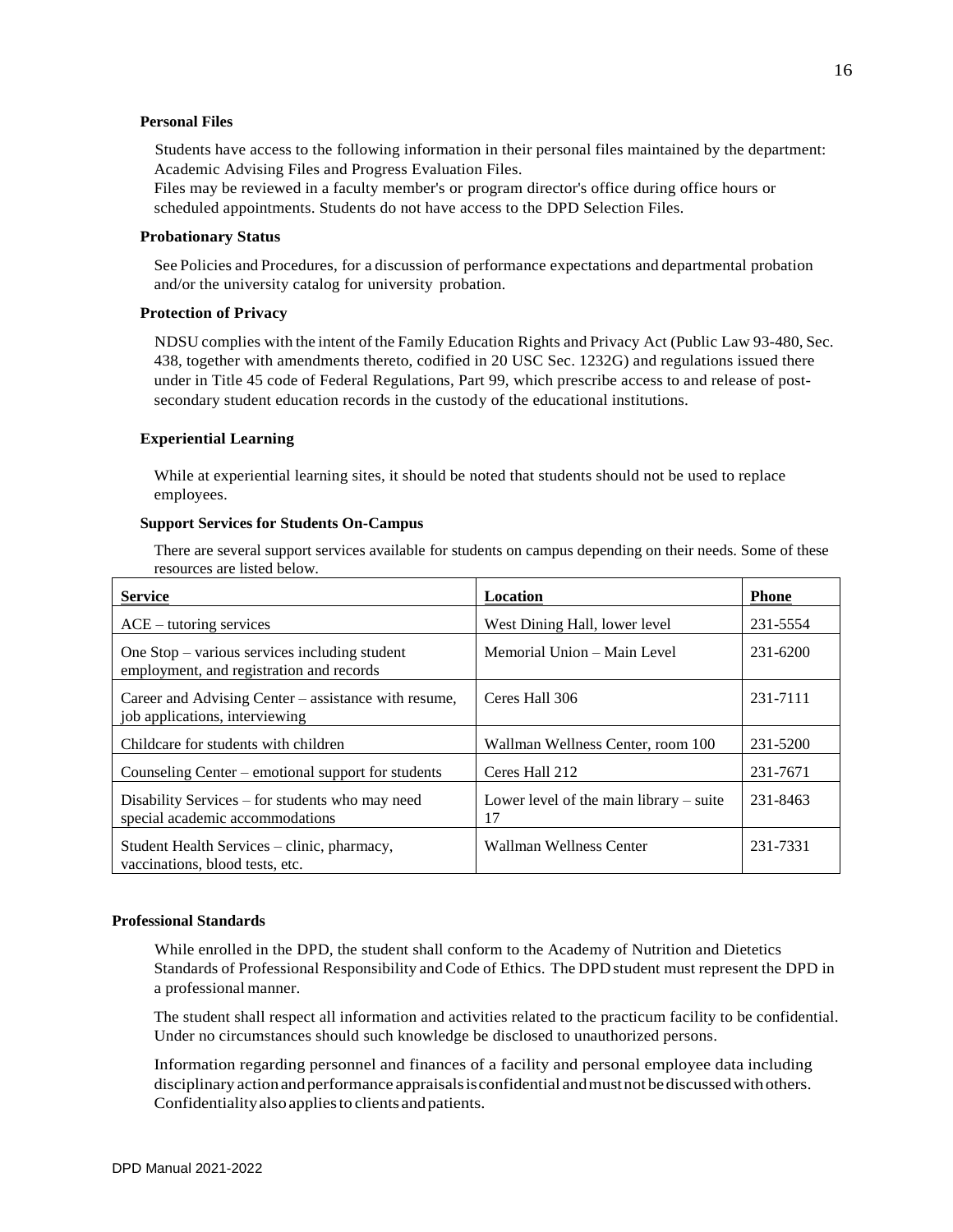# **Professional Conduct**

The faculty of the DPD requires the following professional behaviors in the classroom and/or practicum experience:

- Submit written work in a professional format.
- Be good role models regarding nutrition and self-care.
- Take responsibility for self-learning.
- Maintain a professional appearance.
- Maintain confidentiality.
- Demonstrate a positive attitude.
- Accept, seek, and utilize constructive criticism.
- Respond to all situations in a mature manner.
- Respect for policies and procedures (i.e. use appropriate channels for change).

# **Professional Responsibilities**

Students will:

- Meet standards for quality and productivity of work.
- Manage time effectively.
- Develop and evaluate own learning goals, in consultation with the instructor.
- Attend professional meetings.
- Meet the ethical standards of the Academy of Nutrition and Dietetics.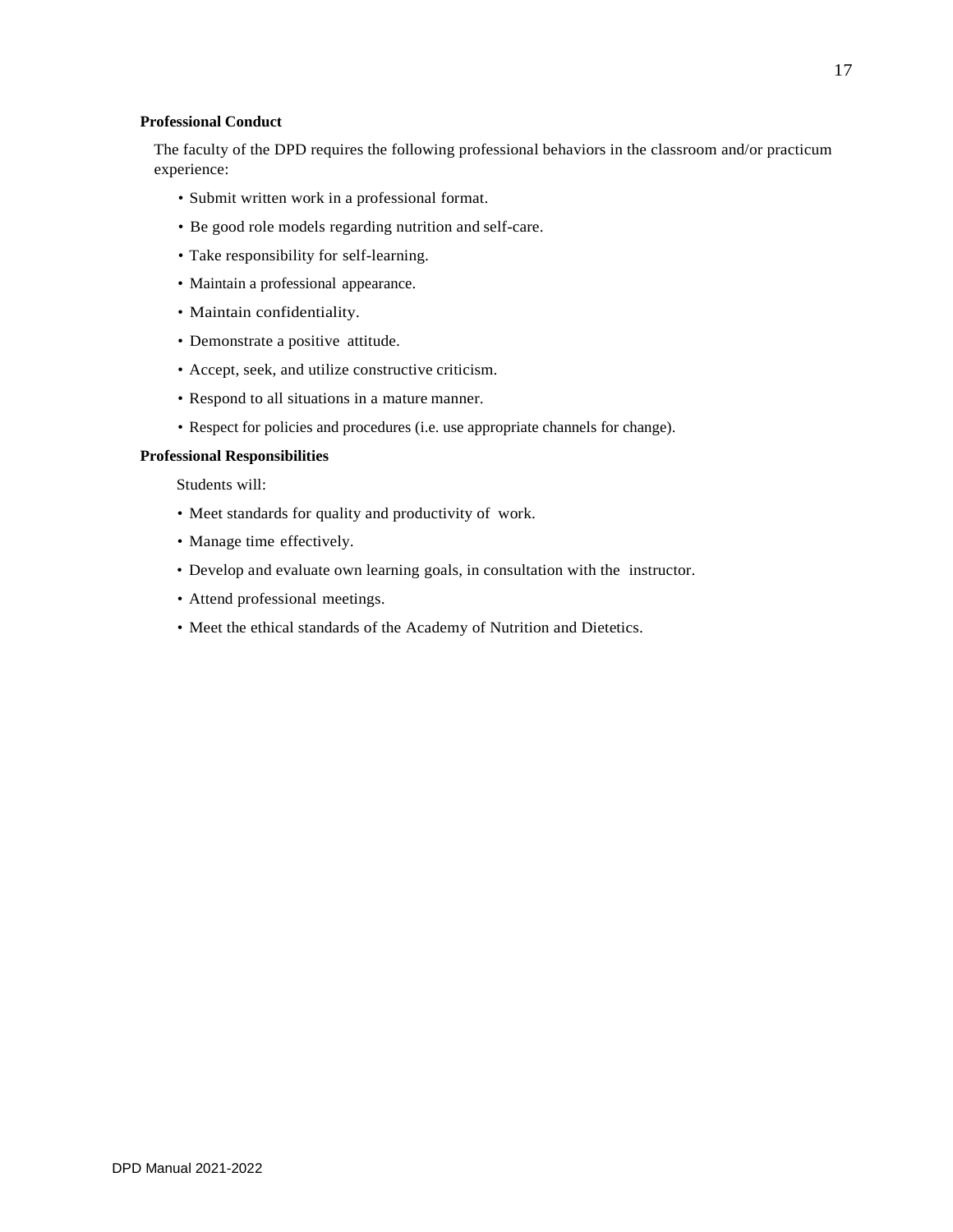# **Course Descriptions**

# **HNES 250 - Nutrition Science** (3 Credits)

Scientific principles of nutrition based on chemical structure and function of the nutrients.

# **HNES 251- Nutrition, Growth, and Development** (3 Credits)

Examination of growth and nutrient needs through the lifecycle. Prereq: HNES 200 or HNES 250.

# **HNES 261 - Food Selection and Preparation Principles** (3 Credits)

Scientific principles underlying food selection, preparation, and preservation; integration of nutrition principles, food standards, cost comparisons, and new food developments. Prereq: CHEM 117 or CHEM 121.

# **HNES 261L - Food Selection and Preparation Principles Laboratory** (2 Credits)

Illustrates and extends lecture topics and stresses practical application of scientific food preparation principles. Coreq: HNES 261

# **HNES 291- Seminar/Introduction to Dietetics** (1 Credit)

Introduction to the profession of dietetics. Students will explore the differences between the two dietetics options at NDSU including costs, program fees, practicum and internship sites, and application process.

# **HNES 351 - Metabolic Basis of Nutrition** (4 Credits)

Biochemical and physiological principles of human nutrition. Nutrients in relation to metabolic regulation. Prereq: HNES 250, BIOC 260 or BIOC 460 and Dietetics professional standing.

# **HNES 354 - Introduction to Medical Nutrition Therapy** (4 Credits)

Introduction to the role and skills in nutritional care and application of skills necessary for beginning competency as a clinical dietitian. Prereq: HNES 251, HNES 351 and Dietetics professional standing.

# **HNES 361- Foodservice Systems Management** I (3 Credits)

Principles and methods of purchasing, production, and management for quantity foodservice operations. Prereq: HNES 261, 261L.

# **HNES 361L- Foodservice Systems Management I Laboratory** (3 Credits)

Menu and special event planning, food production, recipe analysis and safety & sanitation for student-led "made from scratch" lab experience. Coreq: HNES 361.

# **HNES 400 - lnterprofessional Health Care Practice** (3 Credits)

This course is designed for pharmacy, nursing, allied sciences, and other allied health students focusing on the necessary knowledge, skills, and attitudes to function as an effective member of the health care team. Prereq: HNES 354. Cross-listed withCHP.

# **HNES 442 - Community Health and Nutrition Education** (3 Credits)

Nutrition education in community settings. Includes behavior change, education and counseling theory, needs assessment, planning, implementation, and evaluation in a community setting. Prereq: HNES 251.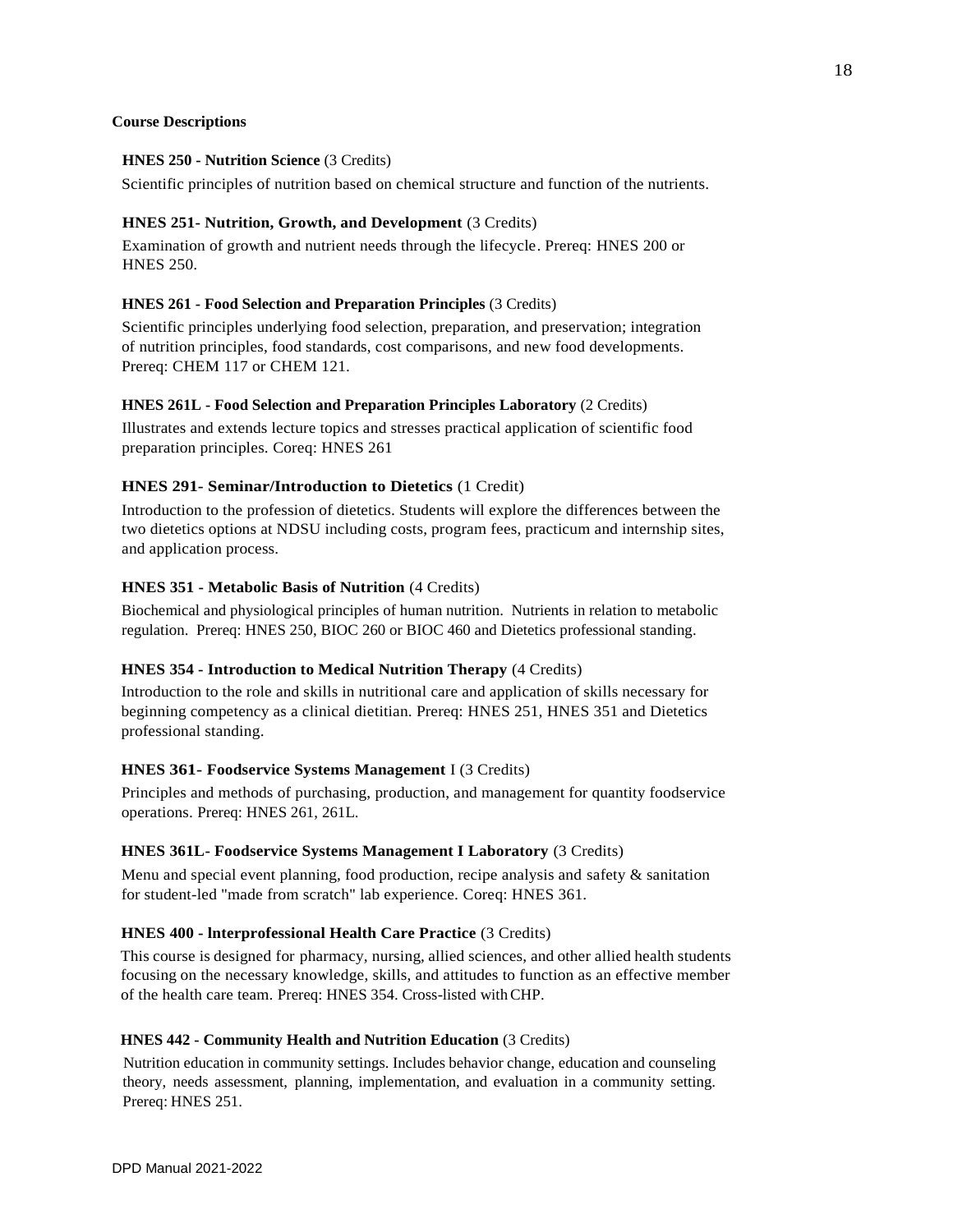# **HNES 442L- Community Health and Nutrition Education Laboratory** (3 Credits)

Application of nutrition education and program development in community settings. Coreq: HNES 442.

# **HNES 458 -Advanced Medical Nutrition Therapy** (4 credits)

Principles in the nutrition care of patients with conditions requiring nutrition care. Prereq: HNES 354 and Dietetics professional standing.

# **HNES 460 – Leadership and Communication in Dietetics** (1 credit)

This course focuses on leadership, team-building, and professional communication in Dietetics. Leadership and communication theories will be applied to everyday practices to prepare participants to be successful leaders in the workforce.

# **HNES 481- Capstone Course for DPD** (1 credit)

Capstone for Dietetic Majors in the Didactic Program in Dietetics (taken the fall before student graduates)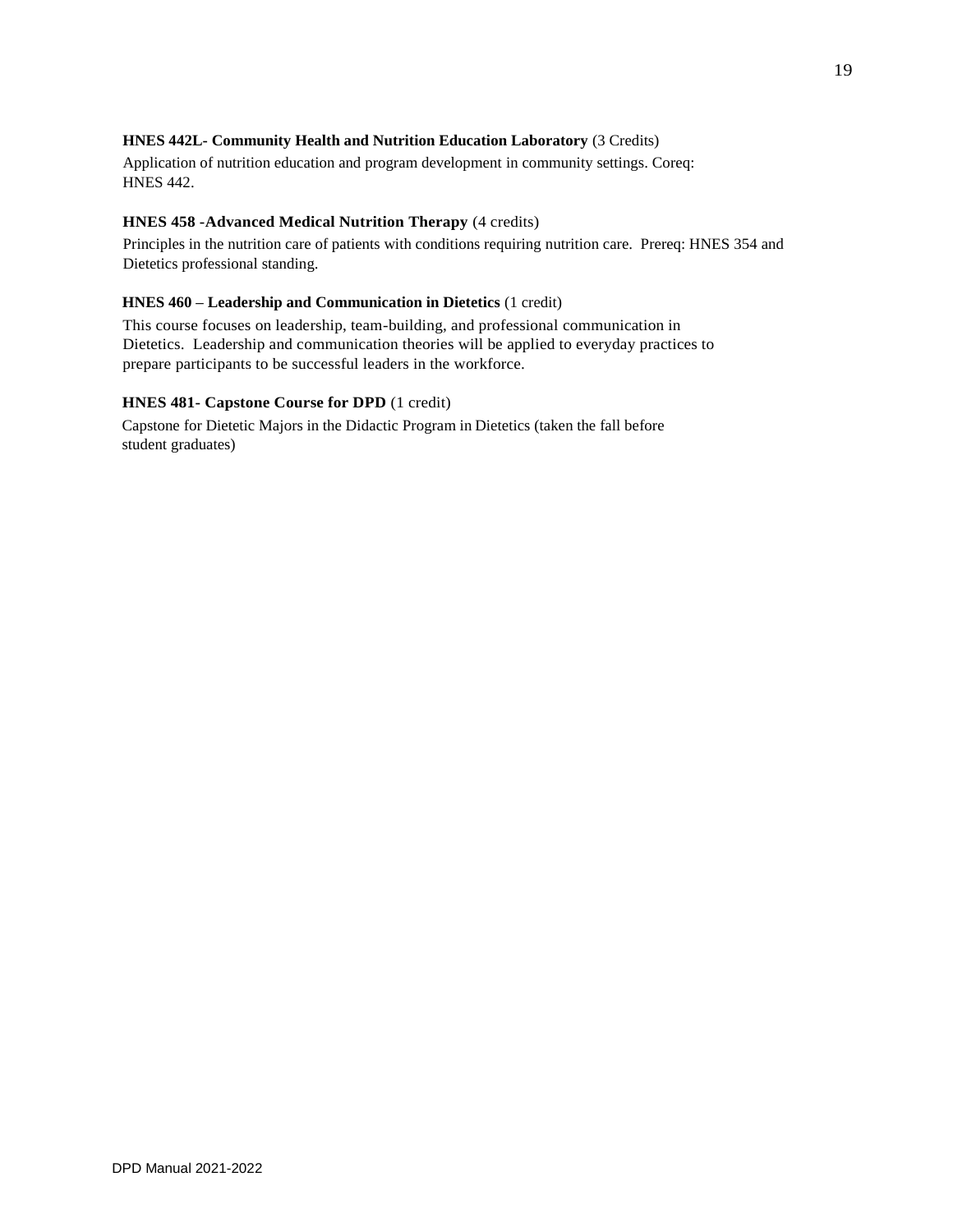# **Appendix A**

# **A: Core Knowledge for the RD/RDN**

**Domain 1: Scientific and Evidence Base of Practice: Integration of scientific information and research into practice.**

|                 | Knowledge: Upon completion of the program, graduates must be able to:   | <b>Courses</b>      |
|-----------------|-------------------------------------------------------------------------|---------------------|
| <b>KRDN</b> 1.1 | Demonstrate how to locate, interpret, evaluate and use professional     | HNES 354, HNES      |
|                 | literature to make ethical, evidence-based practice decisions.          | 442L, HNES 458,     |
|                 |                                                                         | <b>HNES 481</b>     |
| <b>KRDN</b> 1.2 | Use current information technologies to locate and apply evidence-based | HNES 354, HNES      |
|                 | guidelines and protocols.                                               | 442L, HNES 458,     |
|                 |                                                                         | <b>HNES 481</b>     |
| <b>KRDN</b> 1.3 | Apply critical thinking skills.                                         | HNES 354, HNES      |
|                 |                                                                         | 361L, HNES 442L,    |
|                 |                                                                         | HNES 458, HNES 460, |
|                 |                                                                         | <b>HNES 481</b>     |

# **Domain 2: Professional Practice Expectations: Beliefs, values, attitudes and behaviors for the professional dietitian level of practice.**

|                 | Knowledge: Upon completion of the program, graduates must be able to:            |                 |
|-----------------|----------------------------------------------------------------------------------|-----------------|
| <b>KRDN 2.1</b> | Demonstrate effective and professional oral and written communication and        | HNES 261, HNES  |
|                 | documentation.                                                                   | 261L, HNES 351, |
|                 |                                                                                  | HNES 361, HNES  |
|                 |                                                                                  | 361L, HNES 442, |
|                 |                                                                                  | HNES 442L, HNES |
|                 |                                                                                  | 458, HNES 460,  |
|                 |                                                                                  | <b>HNES 481</b> |
| <b>KRDN 2.2</b> | Describe the governance of nutrition and dietetics practice, such as the Scope   | HNES 354, HNES  |
|                 | of Nutrition and Dietetics Practice and the Code of Ethics for the Profession of | 400, HNES 458,  |
|                 | Nutrition and Dietetics; and describe interprofessional relationships in various | <b>HNES 481</b> |
|                 | practice settings.                                                               |                 |
| <b>KRDN 2.3</b> | Assess the impact of a public policy position on nutrition and dietetics         | <b>HNES 442</b> |
|                 | practice                                                                         |                 |
| <b>KRDN 2.4</b> | Discuss the impact of health care policy and different health care delivery      | <b>HNES 442</b> |
|                 | systems on food and nutrition services.                                          |                 |
| <b>KRDN 2.5</b> | Identify and describe the work of interprofessional teams and the roles of       | HNES 354, HNES  |
|                 | others with whom the registered dietitian nutritionist collaborates in the       | 400             |
|                 | delivery of food and nutrition services.                                         |                 |
| <b>KRDN 2.6</b> | Demonstrate an understanding of cultural competence/sensitivity.                 | HNES 361, HNES  |
|                 |                                                                                  | 442             |
| <b>KRDN 2.7</b> | Demonstrate identification with the nutrition and dietetics profession through   | HNES 442L       |
|                 | activities such as participation in professional organizations and defending a   |                 |
|                 | position on issues impacting the nutrition and dietetics profession.             |                 |
| <b>KRDN 2.8</b> | Demonstrate an understanding of the importance and expectations of a             | <b>HNES 481</b> |
|                 | professional in mentoring and precepting others.                                 |                 |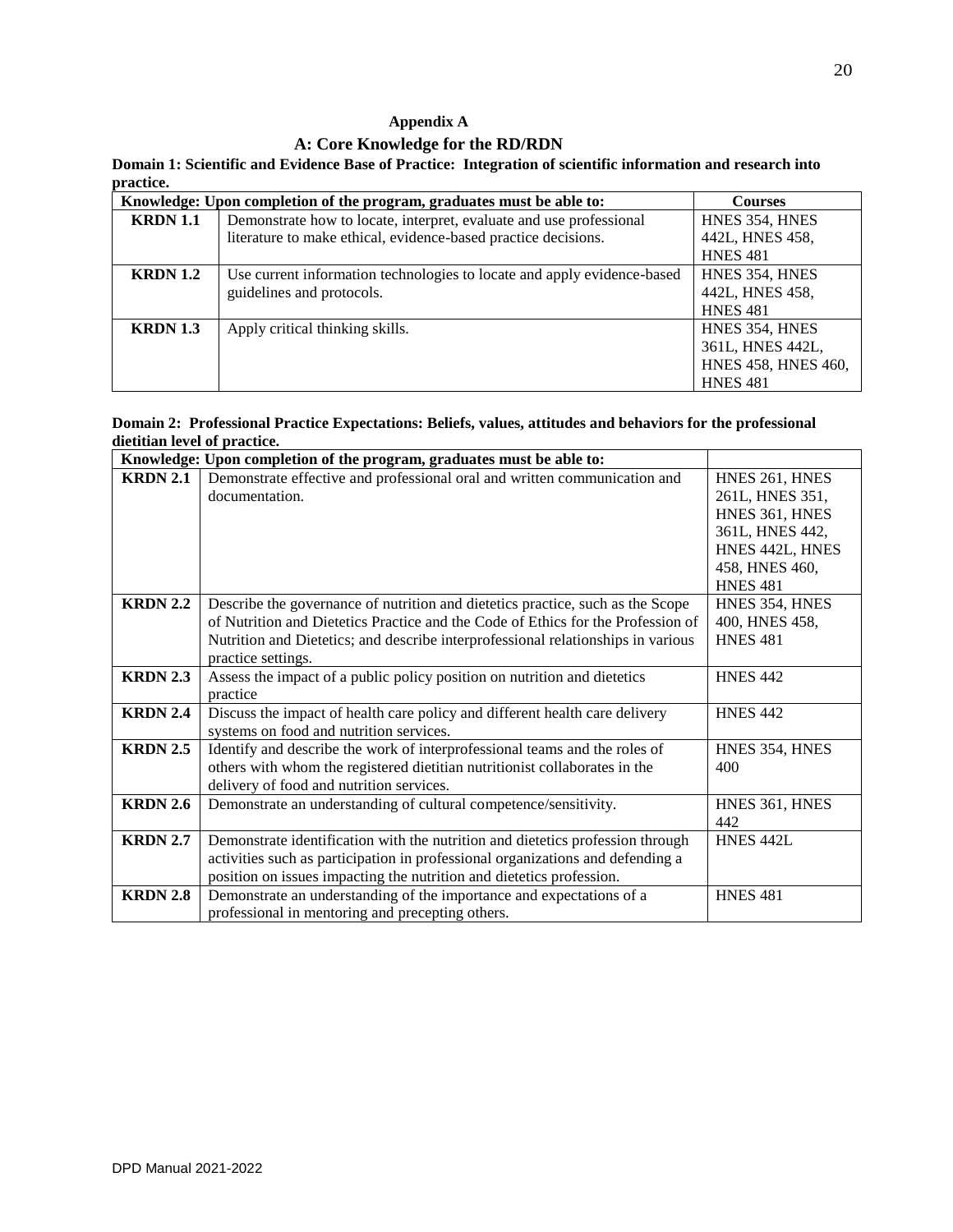**Domain 3. Clinical and Customer Services: Development and delivery of information, products and services to individuals, groups and populations.** 

|                 | Knowledge: Upon completion of the program, graduates must be able to:             |                  |
|-----------------|-----------------------------------------------------------------------------------|------------------|
| <b>KRDN 3.1</b> | Use the Nutrition Care Process to make decisions, identify nutrition-related      | <b>HNES 354,</b> |
|                 | problems and determine and evaluate nutrition interventions.                      | <b>HNES 442,</b> |
|                 |                                                                                   | <b>HNES 458,</b> |
|                 |                                                                                   | <b>HNES 481</b>  |
| <b>KRDN 3.2</b> | Develop an educational session or program/educational strategy for a target       | <b>HNES 354,</b> |
|                 | population.                                                                       | <b>HNES 458</b>  |
| <b>KRDN 3.3</b> | Demonstrate counseling and education methods to facilitate behavior change        | <b>HNES 442,</b> |
|                 | and enhance wellness for diverse individuals and groups.                          | <b>HNES 481</b>  |
| <b>KRDN</b> 3.4 | Explain the processes involved in delivering quality food and nutrition services. | HNES 361L        |
| <b>KRDN 3.5</b> | Describe basic concepts of nutritional genomics.                                  | <b>HNES 351</b>  |

# **Domain 4. Practice Management and Use of Resources: Strategic application of principles of management and systems in the provision of services to individuals and organizations.**

|                 | Knowledge: Upon completion of the program, graduates are able to:               |                  |
|-----------------|---------------------------------------------------------------------------------|------------------|
| <b>KRDN 4.1</b> | Apply management theories to the development of programs and services.          | <b>HNES 361,</b> |
|                 |                                                                                 | HNES 361L        |
| <b>KRDN</b> 4.2 | Evaluate a budget and interpret financial data.                                 | HNES 361L        |
| <b>KRDN</b> 4.3 | Describe the regulation system related to billing and coding, what services are | <b>HNES 442,</b> |
|                 | reimbursable by third party payers and how reimbursement may be obtained.       | <b>HNES 481</b>  |
| <b>KRDN</b> 4.4 | Apply the principles of human resource management to different situations.      | HNES 361L        |
| <b>KRDN 4.5</b> | Describe safety principles related to food, personnel and consumers.            | <b>HNES 361,</b> |
|                 |                                                                                 | HNES 361L        |
| <b>KRDN</b> 4.6 | Analyze data for assessment and evaluate data to be used in decision-making     | <b>HNES 361,</b> |
|                 | for continuous quality improvement.                                             | <b>HNES 361L</b> |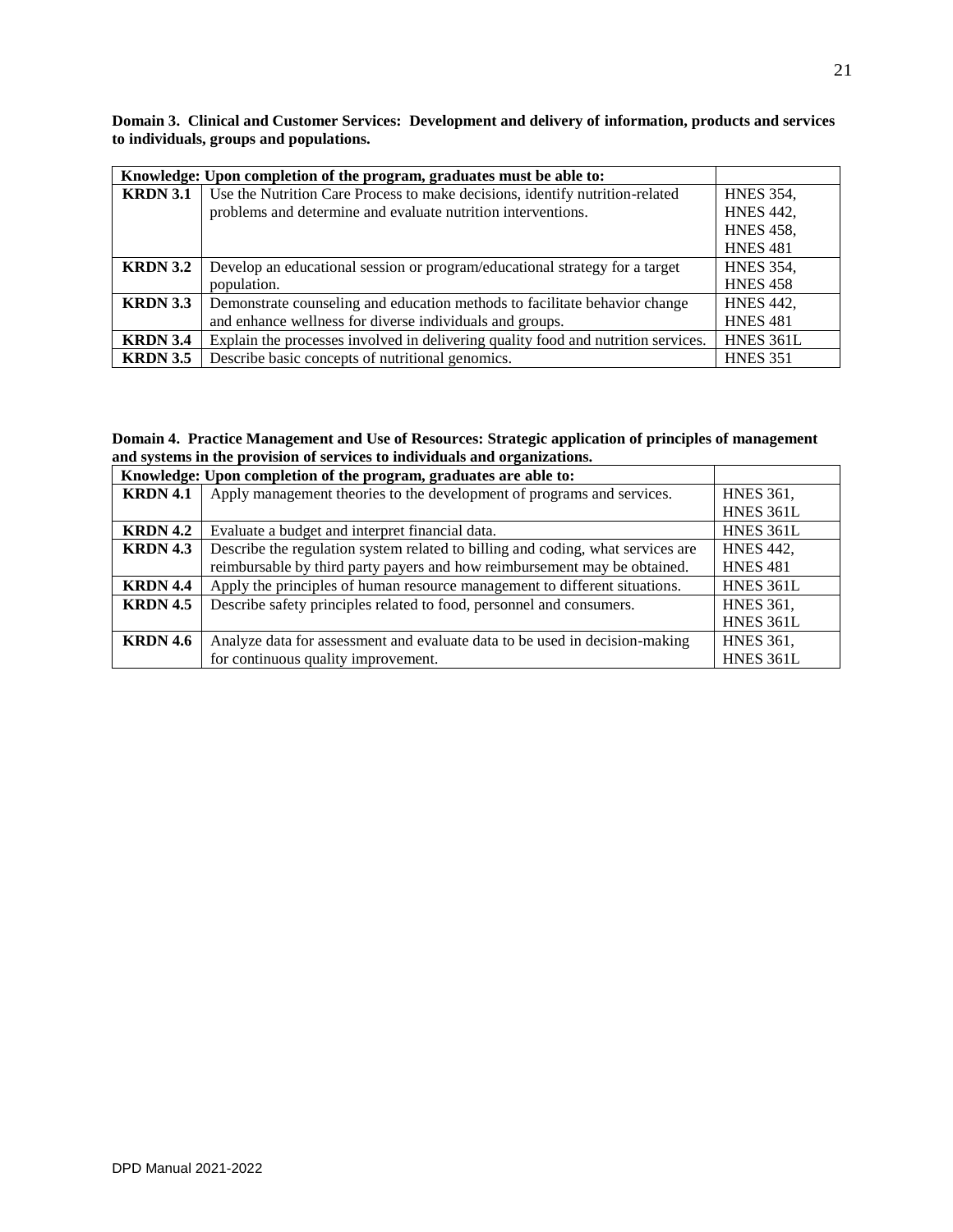# **Appendix B**

# **Evaluation of Professional Characteristics**

Read each column, place an X in the box which best describes the dietetic student's performance. Circle specific items which apply. Under "Comments", describe specific incidents for any rating which deviates above or below "Meets Expectations". If a characteristic was not observed, write NA under "comments".

| <b>Dependability</b>           | $\Box$ Exceeds expectations           | $\Box$ Meets expectations                | $\Box$ Does not meet expectations                     | <b>Comments</b> |
|--------------------------------|---------------------------------------|------------------------------------------|-------------------------------------------------------|-----------------|
|                                |                                       |                                          |                                                       |                 |
|                                | Follows all                           | Usually follows polices                  | Fails to follow policies/                             |                 |
|                                | policies/procedures                   | /procedures.                             | procedures                                            |                 |
|                                | Always follows through on             | Usually follows through on               | Fails to follow through on                            |                 |
|                                | assigned responsibilities             | assigned responsibilities                | assigned responsibilities                             |                 |
|                                | Needs no supervision.                 | Needs some supervision.                  | Needs constant supervision.                           |                 |
|                                | Meets/exceeds deadlines               | Meets deadlines                          | Fails to meet deadlines                               |                 |
|                                | Accountable for own actions           | Usually accountable for own              | Puts responsibility for own                           |                 |
|                                |                                       | actions                                  | actions on others                                     |                 |
| Organizational                 | $\square$ Exceeds expectations        | $\square$ Meets expectations             | $\square$ Does not meet expectations                  | <b>Comments</b> |
| skills                         |                                       |                                          |                                                       |                 |
|                                | Finishes work before                  | Meets deadlines                          | Misses deadlines, asks for                            |                 |
|                                | deadlines                             |                                          | extensions                                            |                 |
|                                | Independently sets priorities         | Sets priorities with assistance          | Unable to set priorities                              |                 |
|                                | Concentrates work on priority         | Usually works on high                    | Fails to concentrate on high                          |                 |
|                                | items first                           | priority items first.                    | priorities first. Wastes times.                       |                 |
|                                | Manages multiple                      | Manages multiple                         | Unable to manages multiple                            |                 |
|                                | simultaneous responsibilities         | simultaneous responsibilities            | simultaneous responsibilities                         |                 |
|                                | with ease.<br>Requires no follow up   | Requires some follow-up                  | Requires constant follow-up.                          |                 |
|                                |                                       |                                          |                                                       |                 |
|                                |                                       |                                          |                                                       |                 |
| Flexibility                    | $\square$ Exceeds expectations        | $\Box$ Meets expectations                | $\square$ Does not meet expectations                  | <b>Comments</b> |
|                                | Welcomes change                       | Accepts change without<br>complaint      | Resist changes                                        |                 |
|                                | Adapts smoothly                       | Adapts with few problems                 | Unable/ unwilling to adapt                            |                 |
|                                | Eagerly cooperates when               | Usually cooperates when                  | Uncooperative when asked to                           |                 |
|                                | asked to make changes                 | asked to make changes                    | make changes                                          |                 |
|                                |                                       |                                          |                                                       |                 |
| Communication<br>skills        | $\square$ Exceeds expectations        | $\square$ Meets expectations             | $\square$ Does not meet expectations                  | <b>Comments</b> |
|                                | Constantly organizes/ delivers        | Usually able to organize/                | Unable to organize or deliver                         |                 |
|                                | clear messages (oral/written)         | deliver clear messages<br>(oral/written) | clear messages (oral/written)                         |                 |
|                                | Keeps others informed at all<br>times | Usually keeps others informed            | Fails to keep others informed                         |                 |
|                                | Practices active listening            | Usually listens attentively              | Fails to listen                                       |                 |
|                                | Confidently makes quality             | Makes acceptable                         | Unable to make acceptable                             |                 |
|                                | presentations                         | presentations                            | presentations                                         |                 |
|                                | Always uses correct grammar/          | Uses correct spelling and                | Uses incorrect spelling and                           |                 |
|                                | spelling                              | grammar most of the time                 | grammar most of the time                              |                 |
|                                |                                       |                                          |                                                       |                 |
|                                |                                       |                                          |                                                       |                 |
| <b>Interpersonal</b><br>skills | $\square$ Exceeds expectations        | $\square$ Meets expectations             | $\square$ Does not meet expectations                  |                 |
|                                | Always friendly to others             | Usually friendly to others               | Often unfriendly or insincerely<br>friendly to others |                 |